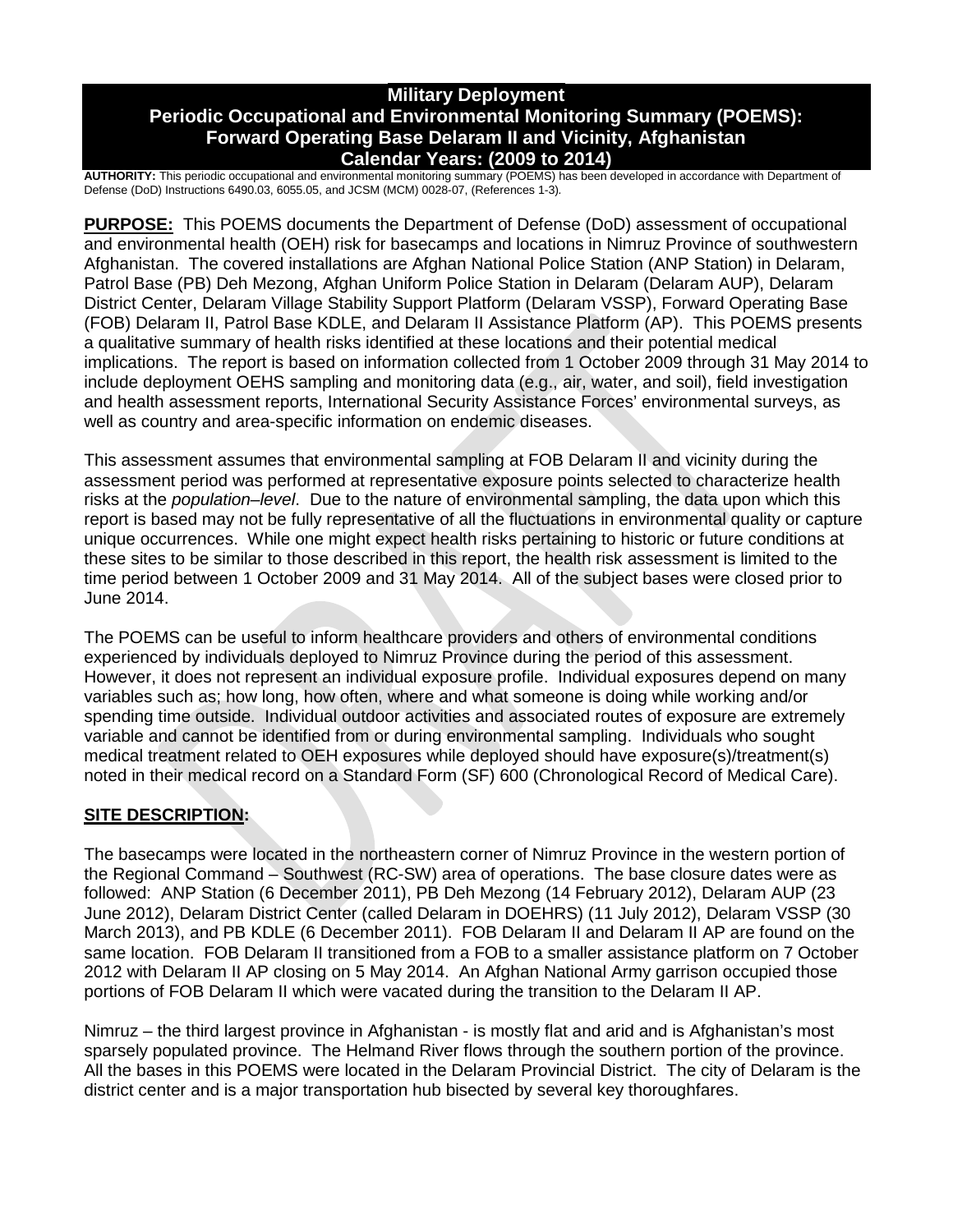**SUMMARY:** Conditions that may pose a moderate or greater health risk are summarized in Table 1. Table 2 provides population based risk estimates for identified OEH conditions at FOB Delaram II and vicinity. As indicated in the detailed sections that follow Table 2, controls established to reduce health risk were factored into this assessment. In some cases, e.g. ambient air, specific controls are noted, but not routinely available/feasible.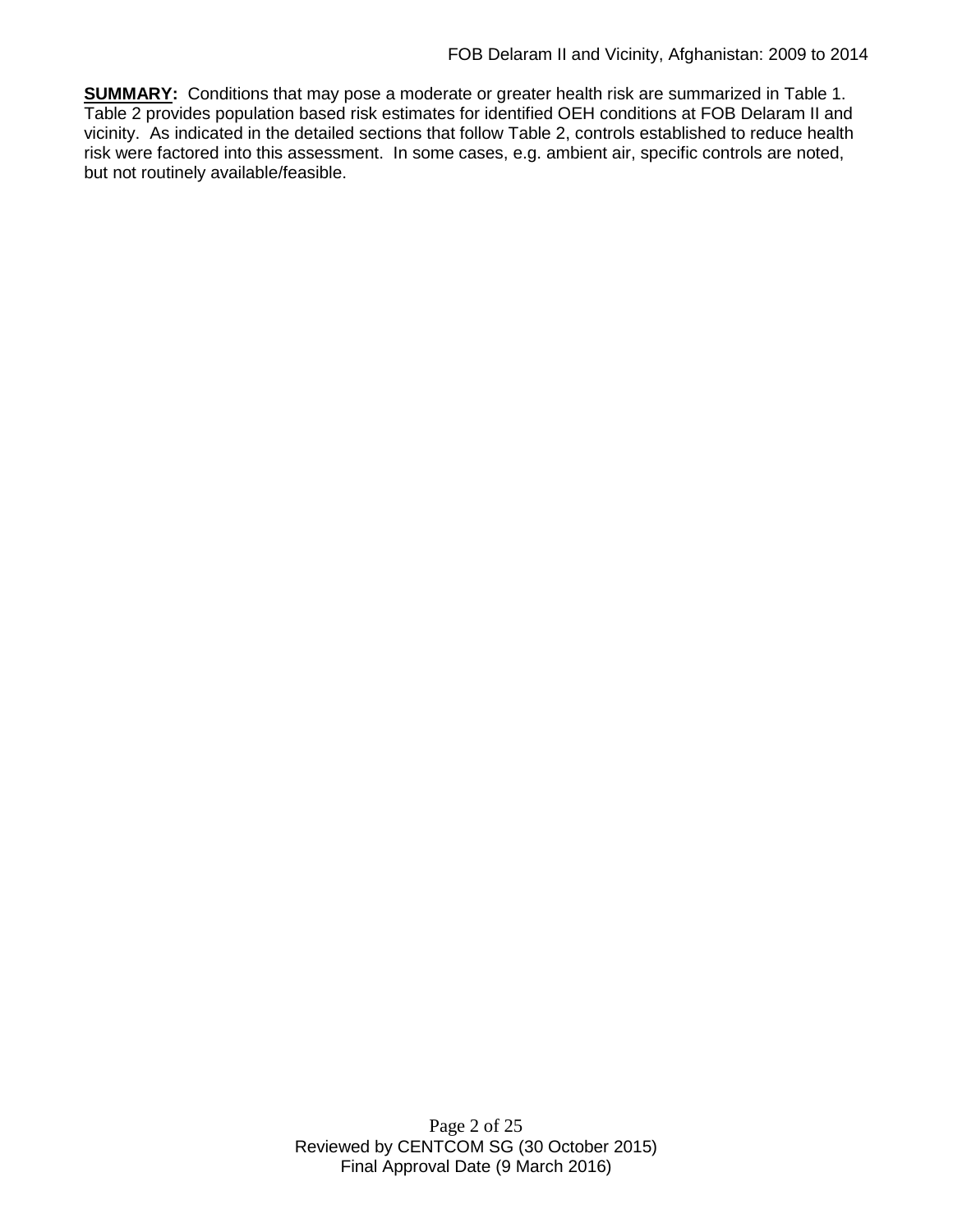### **Table 1: Summary of Occupational and Environmental Conditions with MODERATE or Greater Health Risk**

#### *Short-term health risks & medical implications:*

The following hazards may be associated with potential acute health effects in some personnel during deployments at FOB Delaram II and vicinity:

Food/waterborne diseases (e.g., bacterial diarrhea, hepatitis A, typhoid/paratyphoid fever, diarrhea-cholera, diarrheaprotozoal, brucellosis, hepatitis E); other endemic diseases (malaria, cutaneous leishmaniasis (acute), Crimean-Congo hemorrhagic fever, sandfly fever, scrub typhus(mite-borne), leptospirosis, Tuberculosis (TB), rabies, anthrax, Q fever); heat stress; and cold stress. For food/waterborne diseases (e.g., bacterial diarrhea, hepatitis A, typhoid/paratyphoid fever, diarrhea-cholera, diarrhea-protozoal, brucellosis, hepatitis E), if ingesting local food and water, the health effects can temporarily incapacitate personnel (diarrhea) or result in prolonged illness (hepatitis A, typhoid/paratyphoid fever, brucellosis, hepatitis E). Risks from food/waterborne diseases may have been reduced with preventive medicine controls and mitigation, which includes hepatitis A and typhoid fever vaccinations and only drinking from approved water sources in accordance with standing CENTCOM policy. For other vector-borne endemic diseases (malaria, cutaneous leishmaniasis (acute), Crimean-Congo hemorrhagic fever, sandfly fever, scrub typhus (mite-borne), these diseases may constitute a significant risk due to exposure to biting vectors; risk reduced to 'Low' by proper wear of the treated uniform, application of repellent to exposed skin, bed net use, and appropriate chemoprophylaxis, as well as minimizing areas of standing water and other vector-breeding areas. For water contact diseases (leptospirosis) activities involving extensive contact with surface water increase risk. For respiratory diseases (TB), personnel in close-quarter conditions could have been at risk for person-to-person spread. Animal contact diseases (rabies, anthrax, Q fever), pose year-round risk. For heat stress, risk can be greater during months of May through October, and greater for susceptible persons including those older than 45, of low fitness level, unacclimatized, or with underlying medical conditions, and those under operational constraints (equipment, PPE, vehicles). Risks from heat stress may have been reduced with preventive medicine controls, work-rest cycles, proper hydration and nutrition, and mitigation. For cold stress, the risk of Non-Freezing Cold Injuries (NFCI), such as chilblain, trench foot, and hypothermia, is greater during the months of December through March. Risks from cold stress may have been reduced with protective measures such as use of the buddy system, limiting exposure during cold weather, proper hydration and nutrition, and proper wear of issued protective clothing.

Air quality: For inhalable coarse particulate matter less than 10 micrometers in diameter (PM<sub>10</sub>), the PM<sub>10</sub> overall short-term risk was not evaluated due to insufficient data. For inhalable fine particulate matter less than 2.5 micrometers in diameter  $(PM<sub>2.5</sub>)$ , the PM<sub>2.5</sub> overall short-term risk was not evaluated due to insufficient data. However, the entire FOB Delaram II and vicinity area is an arid and dust-prone desert environment, also subject to vehicle traffic. Consequently, exposures to  $PM_{10}$  and  $PM_{2.5}$  may vary, as conditions may vary, and may result in mild to more serious short-term health effects (e.g., eye, nose or throat and lung irritation) in some personnel while at this site, particularly exposures to high levels of dust such as during high winds or dust storms. For  $PM_{10}$  and  $PM_{2.5}$ , certain subgroups of the deployed forces (e.g., those with preexisting asthma/cardio-pulmonary conditions) are at greatest risk of developing notable health effects. Burn pits were in operation at Deh Mezong, Delaram AUP, Delaram District Center, FOB Delaram II, and PB KDLE. There was no burn pit in operation at Delaram VSSP and Delaram II AP and there is no information concerning burn pits for ANP Station. The Afghan National Army operated a burn pit next to Delaram II AP, where U.S. Forces operated a burn pit when the installation was known as FOB Delaram II. For FOB Delaram II and vicinity, the PM<sub>10</sub> and the PM<sub>2.5</sub> overall short-term risks specifically for burn pits were not evaluated due to 'no environmental samples collected near burn pits provided for analysis' – see Section 10.7. Where burn pits exist, exposures may vary, and exposures to high levels of  $PM_{10}$  and  $PM_{2.5}$  from smoke may result in mild to more serious short-term health effects (e.g., eye, nose or throat and lung irritation) in some personnel and certain subgroups. Although most short-term health effects from exposure to particulate matter and burn pit smoke should have resolved post-deployment, providers should be prepared to consider the relationship between deployment exposures and current complaints. Some individuals may have sought treatment for acute respiratory irritation. Personnel who reported with symptoms or required treatment while at site(s) with burn pit activity should have exposure and treatment noted in medical record (e.g., electronic medical record and/or on a Standard Form (SF) 600 (*Chronological Record of Medical Care*).

### *Long-term health risks & medical implications:*

The following hazards may be associated with potential chronic health effects in some personnel during deployments in FOB Delaram II and vicinity:

Air quality: For inhalable fine particulate matter less than 2.5 micrometers in diameter (PM<sub>2.5</sub>), the overall long-term risk was not evaluated due to insufficient data. Inhalable coarse particulate matter less than 10 micrometers in diameter  $(PM_{10})$  was not evaluated for long-term risk due to no available health guidelines. However, the entire FOB Delaram II and vicinity area is an arid and dust-prone desert environment, also subject to vehicle traffic, and conditions may have varied. For burn pits, the PM<sub>10</sub> and the PM<sub>2.5</sub> overall long-term risks were not evaluated at the burn pit locations at FOB Delaram II and vicinity due to 'no environmental samples collected near burn pits provided for analysis' and due to no available health guidelines for PM<sub>10</sub> - see Section 10.7. However, burn pit exposures may vary, as conditions may have varied. For inhalational exposure to high levels of dust containing  $PM_{10}$  and  $PM_{2.5}$ , such as during high winds or dust storms, and for exposures to

> Page 3 of 25 Reviewed by CENTCOM SG (30 October 2015) Final Approval Date (9 March 2016)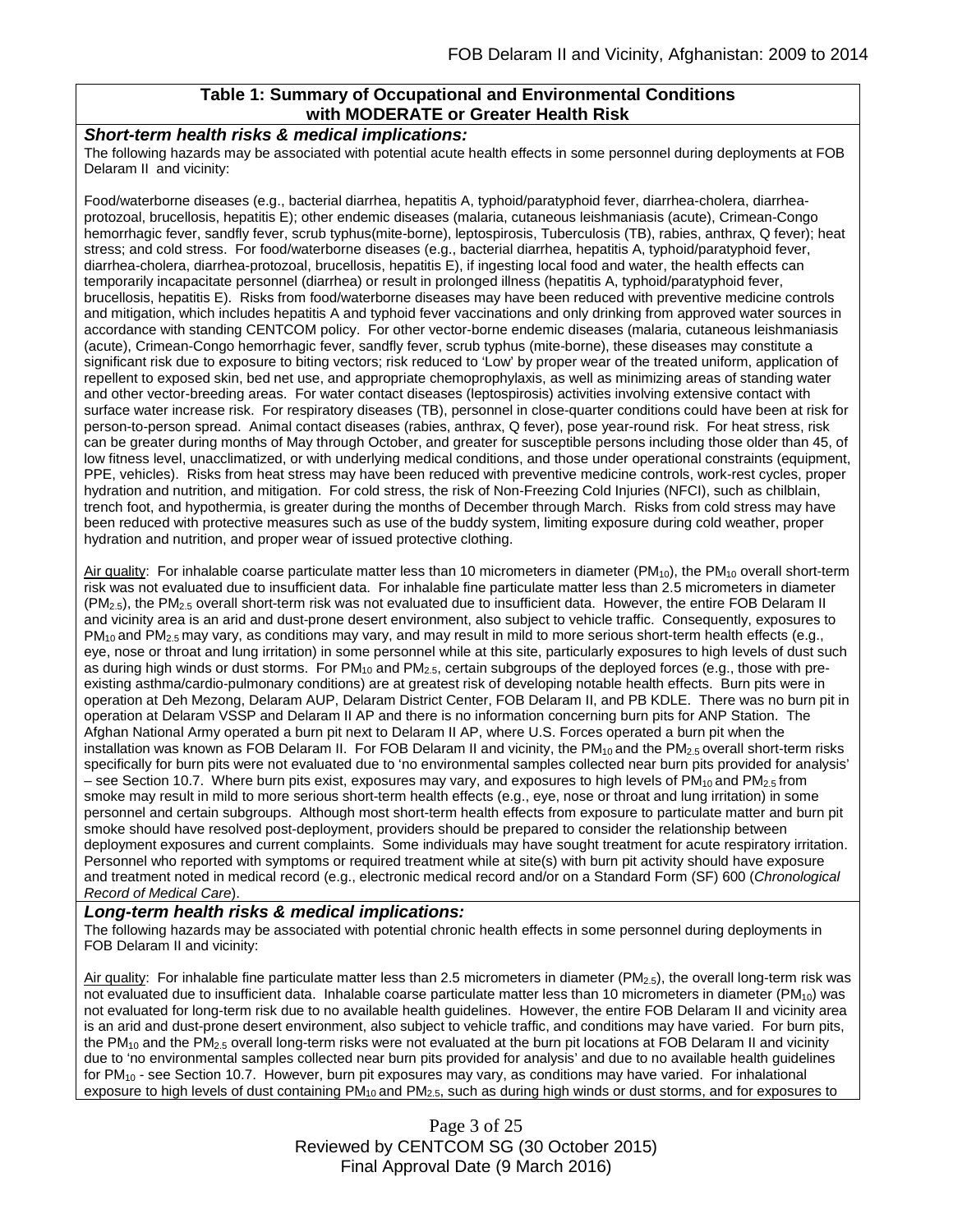burn pit smoke, it is considered possible that some otherwise healthy personnel, who were exposed for a long-term period to dust and particulate matter, could develop certain health conditions (e.g., reduced lung function, cardiopulmonary disease). Personnel with a history of asthma or cardiopulmonary disease could potentially be more likely to develop such chronic health conditions. While the dust and particulate matter exposures and exposures to burn pits are acknowledged, at this time there were no specific recommended, post-deployment medical surveillance evaluations or treatments. Providers should still consider overall individual health status (e.g., any underlying conditions/susceptibilities) and any potential unique individual exposures (such as burn pits/barrels, incinerators, occupational or specific personal dosimeter data) when assessing individual concerns. Certain individuals may need to be followed/evaluated for specific occupational exposures/injuries (e.g., annual audiograms as part of the medical surveillance for those enrolled in the Hearing Conservation Program; and personnel covered by Respiratory Protection Program and/or Hazardous Waste/Emergency Responders Medical Surveillance).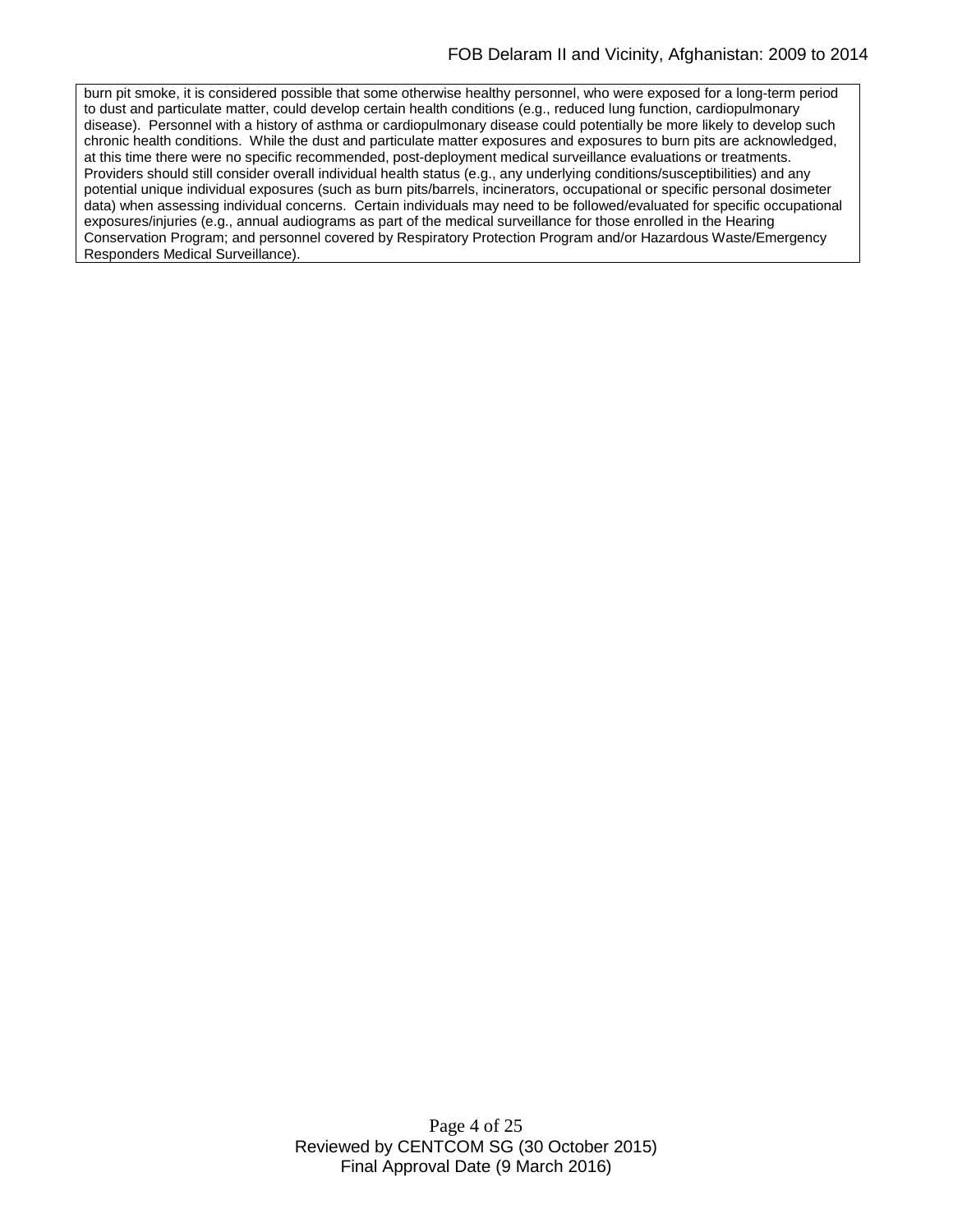| Source of<br><b>Identified Health</b><br>Risk <sup>3</sup>                      | Unmitigated Health Risk Estimate <sup>4</sup>                                                                                                                                                                                                                                                                                                                                                            | <b>Control Measures</b><br>Implemented                                                                                                                                                                          | <b>Residual Health Risk Estimate<sup>4</sup></b>                                                                                                                                                                                                                                                                                                                                                         |
|---------------------------------------------------------------------------------|----------------------------------------------------------------------------------------------------------------------------------------------------------------------------------------------------------------------------------------------------------------------------------------------------------------------------------------------------------------------------------------------------------|-----------------------------------------------------------------------------------------------------------------------------------------------------------------------------------------------------------------|----------------------------------------------------------------------------------------------------------------------------------------------------------------------------------------------------------------------------------------------------------------------------------------------------------------------------------------------------------------------------------------------------------|
| <b>AIR</b>                                                                      |                                                                                                                                                                                                                                                                                                                                                                                                          |                                                                                                                                                                                                                 |                                                                                                                                                                                                                                                                                                                                                                                                          |
| Particulate<br>matter less than<br>10 micrometers<br>in diameter<br>$(PM_{10})$ | Short-term: Insufficient data were<br>available for risk analysis. Daily levels<br>vary, acute health effects (e.g., upper<br>respiratory tract irritation) more<br>pronounced during peak days. More<br>serious effects are possible in<br>susceptible persons (e.g., those with<br>asthma/existing respiratory diseases).<br>Long-term: No health guidelines                                           | Limiting strenuous<br>physical activities when air<br>quality is especially poor;<br>and actions such as<br>closing tent flaps,<br>windows, and doors.                                                          | Short-term: Insufficient data were<br>available for risk analysis. Daily levels<br>vary, acute health effects (e.g., upper<br>respiratory tract irritation) more<br>pronounced during peak days. More<br>serious effects are possible in<br>susceptible persons (e.g., those with<br>asthma/existing respiratory diseases).<br>Long-term: No health guidelines                                           |
| Particulate<br>matter less than<br>2.5 micrometers<br>in diameter               | Short-term: Insufficient data were<br>available for risk analysis. A majority<br>of the time mild acute (short term)<br>health effects are anticipated; certain<br>peak levels may produce mild eye,<br>nose, or throat irritation in some<br>personnel and pre-existing health<br>conditions (e.g., asthma, or<br>cardiopulmonary diseases) may be<br>exacerbated.<br>Long-term: Insufficient data were | Limiting strenuous<br>physical activities when air<br>quality is especially poor;<br>and actions such as<br>closing tent flaps,                                                                                 | Short-term: Insufficient data were<br>available for risk analysis. A majority<br>of the time mild acute (short term)<br>health effects are anticipated; certain<br>peak levels may produce mild eye,<br>nose, or throat irritation in some<br>personnel and pre-existing health<br>conditions (e.g., asthma, or<br>cardiopulmonary diseases) may be<br>exacerbated.<br>Long-term: Insufficient data were |
| $(PM_{2.5})$                                                                    | available for risk analysis. A small<br>percentage of personnel may be at<br>increased risk for developing chronic<br>conditions, particularly those more<br>susceptible to acute effects (e.g.,<br>those with asthma/pre-existing<br>respiratory diseases).                                                                                                                                             | windows, and doors.                                                                                                                                                                                             | available for risk analysis. A small<br>percentage of personnel may be at<br>increased risk for developing chronic<br>conditions, particularly those more<br>susceptible to acute effects (e.g.,<br>those with asthma/pre-existing<br>respiratory diseases).                                                                                                                                             |
| <b>MILITARY</b><br><b>UNIQUES</b>                                               |                                                                                                                                                                                                                                                                                                                                                                                                          |                                                                                                                                                                                                                 |                                                                                                                                                                                                                                                                                                                                                                                                          |
| Non-ionizing                                                                    | Short-term: Low                                                                                                                                                                                                                                                                                                                                                                                          |                                                                                                                                                                                                                 | Short-term: Low                                                                                                                                                                                                                                                                                                                                                                                          |
| Radiation                                                                       | Long-term: Low                                                                                                                                                                                                                                                                                                                                                                                           |                                                                                                                                                                                                                 | Long-term: Low                                                                                                                                                                                                                                                                                                                                                                                           |
| <b>ENDEMIC</b><br><b>DISEASE</b>                                                |                                                                                                                                                                                                                                                                                                                                                                                                          |                                                                                                                                                                                                                 |                                                                                                                                                                                                                                                                                                                                                                                                          |
| Food<br>borne/Waterborne<br>(e.g., diarrhea-<br>bacteriological)                | Short-term: Variable; High (bacterial<br>diarrhea, hepatitis A, typhoid fever) to<br>Moderate (diarrhea-cholera, diarrhea-<br>protozoal, brucellosis, hepatitis E) to<br>Low (polio) if ingesting local<br>food/water, the health effects can<br>temporarily incapacitate personnel<br>(diarrhea) or result in prolonged illness<br>(hepatitis A, typhoid fever, hepatitis E,<br>brucellosis).           | Preventive measures<br>include Hepatitis A and<br>typhoid fever vaccination<br>and consumption of food<br>and water only from<br>approved sources.                                                              | Short-term: Low to none                                                                                                                                                                                                                                                                                                                                                                                  |
|                                                                                 | Long-term: none identified                                                                                                                                                                                                                                                                                                                                                                               |                                                                                                                                                                                                                 | Long-term: No data available                                                                                                                                                                                                                                                                                                                                                                             |
| Arthropod Vector<br>Borne                                                       | Short-term: Variable; High (malaria),<br>Moderate (leishmaniasis - cutaneous<br>(acute), Crimean-Congo hemorrhagic<br>fever, sandfly fever, typhus-<br>miteborne); to Low<br>(plague, West Nile fever).                                                                                                                                                                                                  | Preventive measures<br>include proper wear of<br>treated uniform,<br>application of repellent to<br>exposed skin, bed net<br>use, minimizing areas of<br>standing water and<br>appropriate<br>chemoprophylaxis. | Short-term: Low                                                                                                                                                                                                                                                                                                                                                                                          |
|                                                                                 | Long-term: Low (Leishmaniasis-<br>visceral infection).                                                                                                                                                                                                                                                                                                                                                   |                                                                                                                                                                                                                 | Long-term: No data available                                                                                                                                                                                                                                                                                                                                                                             |
| Water-Contact                                                                   | Short-term: Moderate (leptospirosis)                                                                                                                                                                                                                                                                                                                                                                     | Recreational swimming in                                                                                                                                                                                        | Short-term: Low (leptospirosis).                                                                                                                                                                                                                                                                                                                                                                         |

**Table 2. Population-Based Health Risk Estimates – FOB Delaram II and Vicinity1, 2**

Page 5 of 25 Reviewed by CENTCOM SG (30 October 2015) Final Approval Date (9 March 2016)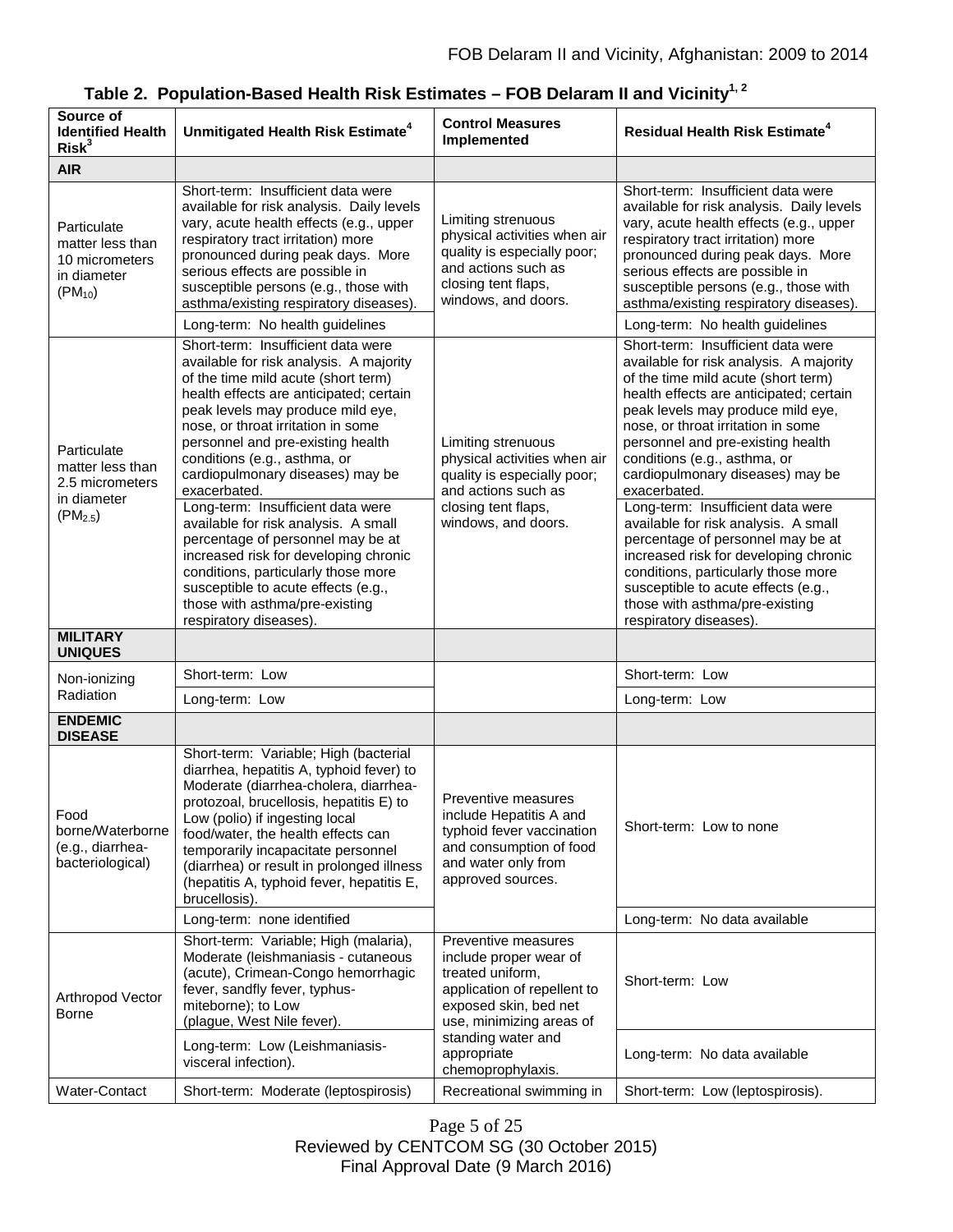| Source of<br><b>Identified Health</b><br>Risk <sup>3</sup> | Unmitigated Health Risk Estimate <sup>4</sup>                                                                                                                                                                                                                                                             | <b>Control Measures</b><br>Implemented                                                                                                                                                                                                                                                                                                                                                    | <b>Residual Health Risk Estimate<sup>4</sup></b>                                                                                                                                                                                                                                                                                           |
|------------------------------------------------------------|-----------------------------------------------------------------------------------------------------------------------------------------------------------------------------------------------------------------------------------------------------------------------------------------------------------|-------------------------------------------------------------------------------------------------------------------------------------------------------------------------------------------------------------------------------------------------------------------------------------------------------------------------------------------------------------------------------------------|--------------------------------------------------------------------------------------------------------------------------------------------------------------------------------------------------------------------------------------------------------------------------------------------------------------------------------------------|
| (e.g. wading,<br>swimming)                                 | Long-term: No data available                                                                                                                                                                                                                                                                              | surface waters not likely in<br>this area of Afghanistan<br>during this time period.                                                                                                                                                                                                                                                                                                      | Long-term: No data available                                                                                                                                                                                                                                                                                                               |
| Respiratory                                                | Short-term: Variable; Moderate<br>(tuberculosis (TB)), to Low<br>(meningococcal meningitis)                                                                                                                                                                                                               | Providing adequate living<br>and work space; medical<br>screening; vaccination.                                                                                                                                                                                                                                                                                                           | Short-term: Low                                                                                                                                                                                                                                                                                                                            |
|                                                            | Long-term: No data available                                                                                                                                                                                                                                                                              |                                                                                                                                                                                                                                                                                                                                                                                           | Long-term: No data available                                                                                                                                                                                                                                                                                                               |
| <b>Animal Contact</b>                                      | Short-term: Variable; Moderate<br>(rabies, anthrax, Q-fever), to Low<br>(H5N1 avian influenza).                                                                                                                                                                                                           | Prohibiting contact with,<br>adoption, or feeding of<br>feral animals IAW U.S.<br><b>Central Command</b><br>(CENTCOM) General<br>Order (GO) 1B. Risks are<br>further reduced in the<br>event of assessed contact<br>by prompt post-exposure<br>rabies prophylaxis IAW<br>The Center for Disease<br>Control's (CDC) Advisory<br>Committee on<br><b>Immunization Practices</b><br>guidance. | Short-term: No data available                                                                                                                                                                                                                                                                                                              |
|                                                            | Long-term: Low (Rabies)                                                                                                                                                                                                                                                                                   |                                                                                                                                                                                                                                                                                                                                                                                           | Long-term: No data available                                                                                                                                                                                                                                                                                                               |
|                                                            |                                                                                                                                                                                                                                                                                                           |                                                                                                                                                                                                                                                                                                                                                                                           |                                                                                                                                                                                                                                                                                                                                            |
| Snakes,<br>scorpions, and<br>spiders                       | Short-term: Low; If encountered,<br>effects of venom vary with species<br>from mild localized swelling (e.g.<br>Scorpiops lindbergi) to potentially<br>lethal effects (e.g. Gloydius halys).                                                                                                              | Risk reduced by avoiding<br>contact, proper wear of<br>uniform (especially<br>footwear), and proper and<br>timely treatment.                                                                                                                                                                                                                                                              | Short-term: Low; If encountered,<br>effects of venom vary with species<br>from mild localized swelling (e.g.<br>Scorpiops lindbergi) to potentially<br>lethal effects (e.g. Gloydius halys).                                                                                                                                               |
|                                                            | Long-term: No data available                                                                                                                                                                                                                                                                              |                                                                                                                                                                                                                                                                                                                                                                                           | Long-term: No data available                                                                                                                                                                                                                                                                                                               |
| <b>HEAT/COLD</b><br><b>STRESS</b>                          |                                                                                                                                                                                                                                                                                                           |                                                                                                                                                                                                                                                                                                                                                                                           |                                                                                                                                                                                                                                                                                                                                            |
| Heat                                                       | Short-term: High to Low; The<br>unmitigated risk of heat injury in<br>unacclimatized or susceptible<br>personnel, and those under<br>operational constraints is low from<br>November - April, moderate for May<br>and October and high from June to<br>September based on historical<br>temperature data. | Work-rest cycles, proper<br>hydration and nutrition,<br>and Wet Bulb Globe<br>Temperature (WBGT)<br>monitoring.                                                                                                                                                                                                                                                                           | Short-term: The risk of heat injury was<br>reduced to low. However, the risk may<br>be greater to unacclimatized or<br>susceptible populations (older,<br>previous history of heat injury, poor<br>physical condition, underlying<br>medical/health conditions), and those<br>under operational constraints<br>(equipment, PPE, vehicles). |
|                                                            | Long-term: Low, The long-term risk<br>was low. However, the risk may be<br>greater to certain susceptible persons-<br>those older (i.e., greater than 45<br>years), in lesser physical shape, or<br>with underlying medical/health<br>conditions.                                                         |                                                                                                                                                                                                                                                                                                                                                                                           | Long-term: Low, The long-term risk is<br>low. However, the risk may be greater<br>to certain susceptible persons-those<br>older (i.e., greater than 45 years), in<br>lesser physical shape, or with<br>underlying medical/health conditions.                                                                                               |
| Cold                                                       | Short-term: The risk of Non-Freezing<br>Cold Injuries (NFCI), such as chilblain,<br>trench foot, and hypothermia, is<br>moderate from December - March<br>based on historical temperature and<br>precipitation data.                                                                                      | Risks from cold stress<br>reduced with protective<br>measures such as use of<br>the buddy system, limiting<br>exposure during cold<br>weather, proper hydration                                                                                                                                                                                                                           | Short-term: Low risk of cold<br>stress/injury.                                                                                                                                                                                                                                                                                             |
|                                                            | Long-term: Low; Long-term health<br>implications from cold injuries are rare<br>but can occur, especially from more                                                                                                                                                                                       | and nutrition, and proper<br>wear of issued protective<br>clothing.                                                                                                                                                                                                                                                                                                                       | Long-term: Low; Long-term health<br>implications from cold injuries are rare<br>but can occur, especially from more                                                                                                                                                                                                                        |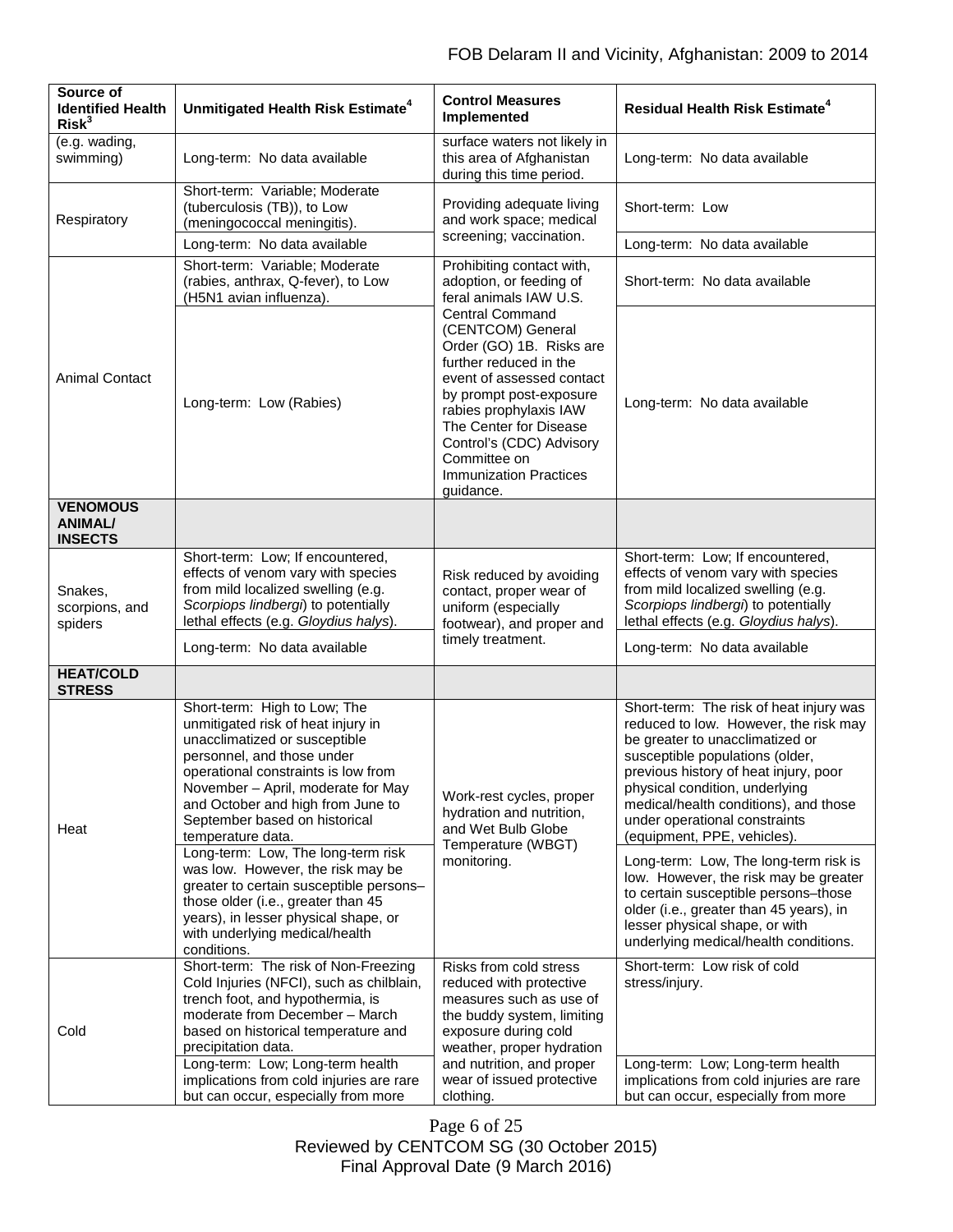| Source of<br><b>Identified Health</b><br>Risk <sup>3</sup> | Unmitigated Health Risk Estimate <sup>4</sup>                                                                                                                                                                                                                                                                                                                                                                                                                                                                                                                                                                                                                                                                                                                                                                                                                                                                                                                                                                                                                                                                                                                                                                                                                                       | <b>Control Measures</b><br>Implemented                                                                                                                                                                                                  | <b>Residual Health Risk Estimate<sup>4</sup></b>                                                                                                                                                                                                                                                                                                                                                                                                                                                                                                                                                                                                                                                                                                                                                                                                                                                                                                                                                                                        |
|------------------------------------------------------------|-------------------------------------------------------------------------------------------------------------------------------------------------------------------------------------------------------------------------------------------------------------------------------------------------------------------------------------------------------------------------------------------------------------------------------------------------------------------------------------------------------------------------------------------------------------------------------------------------------------------------------------------------------------------------------------------------------------------------------------------------------------------------------------------------------------------------------------------------------------------------------------------------------------------------------------------------------------------------------------------------------------------------------------------------------------------------------------------------------------------------------------------------------------------------------------------------------------------------------------------------------------------------------------|-----------------------------------------------------------------------------------------------------------------------------------------------------------------------------------------------------------------------------------------|-----------------------------------------------------------------------------------------------------------------------------------------------------------------------------------------------------------------------------------------------------------------------------------------------------------------------------------------------------------------------------------------------------------------------------------------------------------------------------------------------------------------------------------------------------------------------------------------------------------------------------------------------------------------------------------------------------------------------------------------------------------------------------------------------------------------------------------------------------------------------------------------------------------------------------------------------------------------------------------------------------------------------------------------|
|                                                            | serious injuries such as frost bite.                                                                                                                                                                                                                                                                                                                                                                                                                                                                                                                                                                                                                                                                                                                                                                                                                                                                                                                                                                                                                                                                                                                                                                                                                                                |                                                                                                                                                                                                                                         | serious injuries such as frost bite.                                                                                                                                                                                                                                                                                                                                                                                                                                                                                                                                                                                                                                                                                                                                                                                                                                                                                                                                                                                                    |
| <b>Unique</b><br>Incidents/<br><b>Concerns</b>             |                                                                                                                                                                                                                                                                                                                                                                                                                                                                                                                                                                                                                                                                                                                                                                                                                                                                                                                                                                                                                                                                                                                                                                                                                                                                                     |                                                                                                                                                                                                                                         |                                                                                                                                                                                                                                                                                                                                                                                                                                                                                                                                                                                                                                                                                                                                                                                                                                                                                                                                                                                                                                         |
| <b>Burn Pits</b>                                           | Short-term: Not evaluated because no<br>environmental samples were collected<br>near burn pits and provided for risk<br>analysis. There were burn pits at Deh<br>Mezong, Delaram AUP, Delaram<br>District Center, FOB Delaram II, and<br>PB KDLE. Exposure to burn pit smoke<br>is variable. Exposure to high levels of<br>$PM_{10}$ and $PM_{2.5}$ from smoke may result<br>in mild to more serious short-term<br>health effects (e.g., eye, nose or throat<br>and lung irritation) in some personnel<br>and certain subgroups.<br>Long-term: Not evaluated because no<br>environmental samples were collected<br>near burn pits and provided for risk<br>analysis. There were burn pits at Deh<br>Mezong, Delaram AUP, Delaram<br>District Center, FOB Delaram II, and<br>PB KDLE. Exposure to burn pit smoke<br>is variable. Exposure to high levels of<br>$PM_{10}$ and $PM_{2.5}$ in the smoke may be<br>associated with some otherwise<br>healthy personnel, who were exposed<br>for a long-term period, possibly<br>developing certain health conditions<br>(e.g., reduced lung function,<br>cardiopulmonary disease). Personnel<br>with a history of asthma or<br>cardiopulmonary disease could<br>potentially be more likely to develop<br>such chronic health conditions. | Control measures may<br>have included locating<br>burn pits downwind of<br>prevailing winds,<br>increased distance from<br>living and working areas<br>when possible, and<br>improved waste<br>segregation and<br>management techniques | Short-term: There were burn pits at<br>Deh Mezong, Delaram AUP, Delaram<br>District Center, FOB Delaram II, and<br>PB KDLE. Exposure to burn pit smoke<br>is variable. Exposure to high levels of<br>$PM_{10}$ and $PM_{2.5}$ from smoke may result<br>in mild to more serious short-term<br>health effects (e.g., eye, nose or throat<br>and lung irritation) in some personnel<br>and certain subgroups.<br>Long-term: There were burn pits at<br>Deh Mezong, Delaram AUP, Delaram<br>District Center, FOB Delaram II, and<br>PB KDLE. Exposure to burn pit smoke<br>is variable. Exposure to high levels of<br>$PM_{10}$ and $PM_{2.5}$ in the smoke may be<br>associated with some otherwise<br>healthy personnel, who were exposed<br>for a long-term period, possibly<br>developing certain health conditions<br>(e.g., reduced lung function,<br>cardiopulmonary disease). Personnel<br>with a history of asthma or<br>cardiopulmonary disease could<br>potentially be more likely to develop<br>such chronic health conditions. |

<sup>1</sup>This Summary Table provides a qualitative estimate of population-based short- and long-term health risks associated with the occupational environment conditions at FOB Delaram II and vicinity. It does not represent an individual exposure profile. Actual individual exposures and health effects depend on many variables. For example, while a chemical may have been present in the environment, if a person did not inhale, ingest, or contact a specific dose of the chemical for adequate duration and frequency, then there may have been no health risk. Alternatively, a person at a specific location may have experienced a unique exposure which could result in a significant individual exposure. Any such person seeking

medical care should have their specific exposure documented in an SF600.<br><sup>2</sup> This assessment is based on specific environmental sampling data and reports obtained from 1 October 2009 through 31 May 2014. Sampling locations are assumed to be representative of exposure points for the camp population but may not reflect all the fluctuations in environmental quality or capture unique exposure incidents.

 $3$ This Summary Table is organized by major categories of identified sources of health risk. It only lists those sub-categories specifically identified and addressed for FOB Delaram II and vicinity. The health risks are presented as Low, Moderate, High or Extremely High for both acute and chronic health effects. The health risk level is based on an assessment of both the potential severity of the health effects that could be caused and probability of the exposure that would produce such health effects. Details can be obtained from the Army Public Health Center (Provisional) (APHC (Prov)). Where applicable, "None Identified" is used when a potential exposure is identified, and no health risks of either a specific acute or chronic health effects are determined. More detailed descriptions of OEH exposures that are evaluated but determined to pose no health risk are discussed in the following sections of this report.

4<br>Health risks in this Summary Table are based on quantitative surveillance thresholds (e.g. endemic disease rates; host/vector/pathogen surveillance) or screening levels, e.g. Military Exposure Guidelines (MEGs) for chemicals*.* Some previous assessment reports may provide slightly inconsistent health risk estimates because quantitative criteria such as MEGs may have changed since the samples were originally evaluated and/or because this assessment makes use of all historic site data while previous reports may have only been based on a select few samples.

> Page 7 of 25 Reviewed by CENTCOM SG (30 October 2015) Final Approval Date (9 March 2016)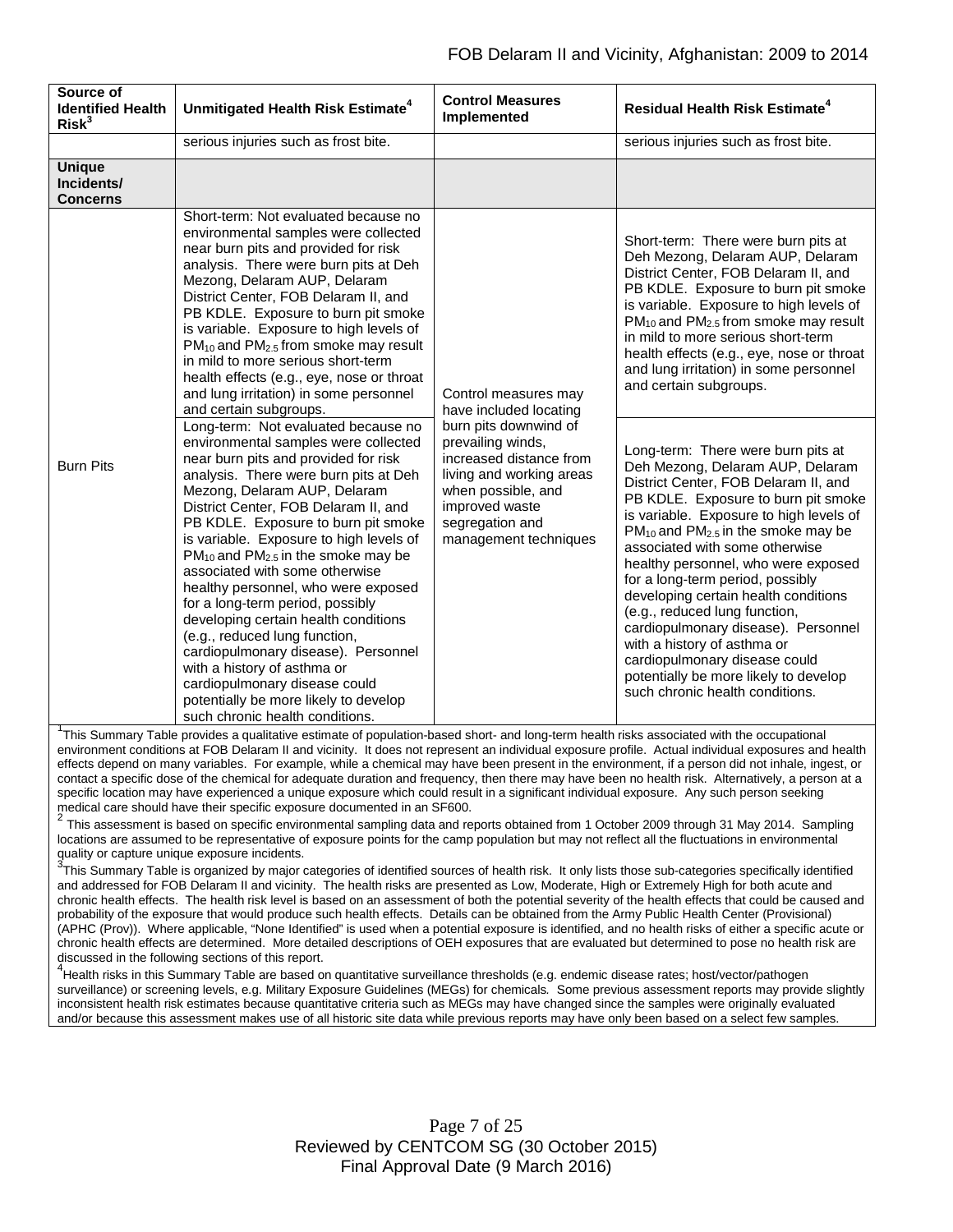# **1 Discussion of Health Risks at FOB Delaram II and vicinity, Afghanistan by Source**

The following sections provide additional information about the OEH conditions summarized above. All risk assessments were performed using the methodology described in the U.S. Army Public Health Command Technical Guide 230, *Environmental Health Risk Assessment and Chemical Exposure Guidelines for Deployed Military Personnel* (Reference 4). All OEH risk estimates represent residual risk after accounting for preventive controls in place. Occupational exposures and exposures to endemic diseases are greatly reduced by preventive measures. For environmental exposures related to airborne dust, there are limited preventive measures available, and available measures have little efficacy in reducing exposure to ambient conditions.

# **2 Air**

### 2.1 Site-Specific Sources Identified

FOB Delaram II and vicinity are situated in a dusty, arid environment in southwestern Afghanistan. Inhalational exposure to high levels of dust and particulate matter, such as during high winds or dust storms, may result in mild to more serious short-term health effects (e.g., eye, nose or throat and lung irritation) in some personnel. Additionally, certain subgroups of the deployed forces (e.g., those with pre-existing asthma/cardio pulmonary conditions) are at greatest risk of developing notable health effects.

### 2.2 Particulate matter

Particulate matter (PM) is a complex mixture of extremely small particles suspended in the air. The PM includes solid particles and liquid droplets emitted directly into the air by sources such as: power plants, motor vehicles, aircraft, generators, construction activities, fires, and natural windblown dust. The PM can include sand, soil, metals, volatile organic compounds (VOC), allergens, and other compounds such as nitrates or sulfates that are formed by condensation or transformation of combustion exhaust. The PM composition and particle size vary considerably depending on the source. Generally, PM of health concern is divided into two fractions: PM<sub>10</sub>, which includes coarse particles with a diameter of 10 micrometers or less, and fine particles less than 2.5 micrometers ( $PM<sub>2.5</sub>$ ), which can reach the deepest regions of the lungs when inhaled. Exposure to excessive PM is linked to a variety of potential health effects.

### 2.3 Particulate matter, less than 10 micrometers ( $PM_{10}$ )

# 2.3.1 Exposure Guidelines:

Short Term (24-hour)  $PM_{10}$  (micrograms per cubic meter, μg/m<sup>3</sup>):

- Negligible MEG = 250 Not defined and not available.
- Marginal MEG = 420
- Critical MEG = 600

Long-term PM<sub>10</sub> MEG (µg/m<sup>3</sup>):

# 2.3.2 Sample data/Notes:

There was one sample collected at FOB Delaram II on 30 November 2011. The measured 24-hour  $PM_{10}$  concentration was 64  $\mu$ g/m<sup>3</sup>.

2.3.3 Short-term and long-term health risks:

There was insufficient data to characterize the short-term  $PM_{10}$  health risks. The U.S. Environmental Protection Agency (EPA) has retracted its long-term standard (national ambient air quality standards,

> Page 8 of 25 Reviewed by CENTCOM SG (30 October 2015) Final Approval Date (9 March 2016)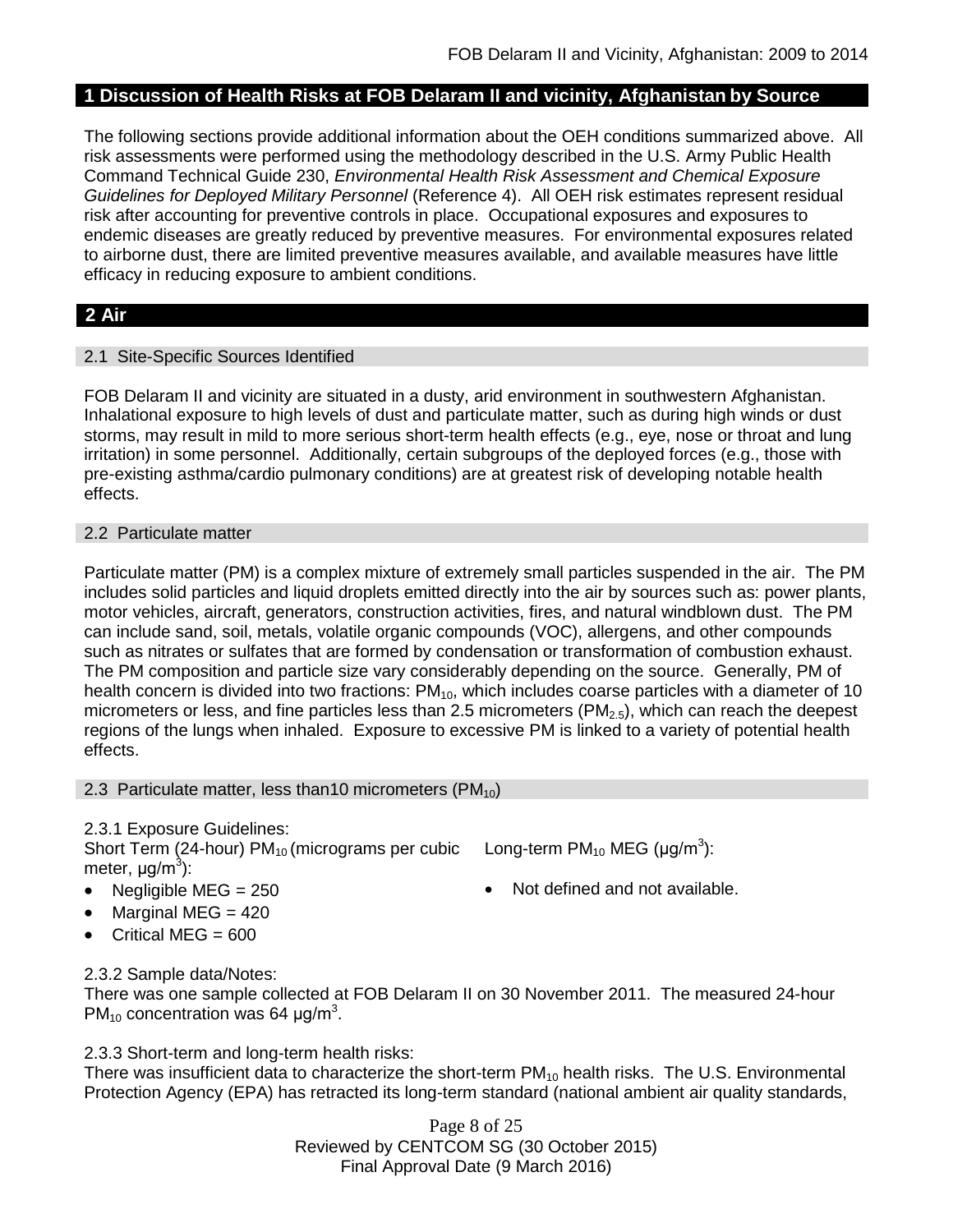NAAQS) for  $PM_{10}$  due to an inability to clearly link chronic health effects with chronic  $PM_{10}$  exposure levels.

2.4 Particulate Matter, less than 2.5 micrometers (PM<sub>2.5</sub>)

2.4.1 Exposure Guidelines:

Short-term (24-hour)  $PM_{2.5}$  (µg/m<sup>3</sup>):

- 
- 
- Critical MEG  $= 500$

# 2.4.2 Sample data/Notes:

): Long-term (1year)  $PM_{2.5}$ MEGs (µg/m<sup>3</sup>):

- Negligible MEG = 65 Negligible MEG = 15
- Marginal MEG = 250  **Marginal MEG = 65**

FOB Delaram II: A total of 11 valid  $PM<sub>2.5</sub>$  air samples were collected between 31 May 2010 and 16 November 2013. The range of measured 24-hour PM<sub>2.5</sub> concentrations was 11  $\mu$ g/m<sup>3</sup> – 429  $\mu$ g/m<sup>3</sup>. Two of these samples were collected after FOB Delaram II transitioned to Delaram II AP. There were no PM<sub>2.5</sub> samples collected at the other basecamps/locations.

# 2.4.3 Short-term and long-term health risks:

**Not evaluated**. There was insufficient data to characterize the short- and long-term PM<sub>2.5</sub> health risks. Of the 11 samples collected, two samples exceeded the short-term marginal MEG and five samples exceeded the short-term negligible MEG. No samples exceeded the short-term critical MEG. Likewise, ten samples exceeded the long-term negligible MEG and five samples exceeded the long-term marginal MEG.

2.5 Airborne Metals from  $PM_{10}$  and  $PM_{2.5}$ 

2.5.1 Sample data/Notes:

One valid PM<sub>10</sub> and eleven valid PM<sub>2.5</sub> airborne metal samples were collected at FOB Delaram II and vicinity from 2010-2011, and 2013. There were no sampling data for 2009, 2012, and 2014.

# 2.5.2 Short-term and long-term health risks:

The data quantity was insufficient to characterize the potential short- and long-term health risks from  $PM_{10}$  and  $PM_{2.5}$  airborne metals exposure to U.S. personnel.

2.6 Volatile Organic Compounds (VOC)

2.6.1 Sample data/Notes:

There were no VOC samples collected at any of the basecamps/locations.

2.6.2 Short-term and long-term health risks:

There were no samples available to characterize the potential short- and long-term health risks from VOCs exposure to U.S personnel.

# **3 Soil**

# 3.1 Site-Specific Sources Identified

# 3.2 Sample data/Notes:

The primary soil contamination exposure pathways are dermal contact and dust inhalation. Typical parameters analyzed for included semi-volatile organic compounds (SVOCs), heavy metals, polychlorinated biphenyls (PCBs), pesticides, and herbicides. If the contaminant was known or

> Page 9 of 25 Reviewed by CENTCOM SG (30 October 2015) Final Approval Date (9 March 2016)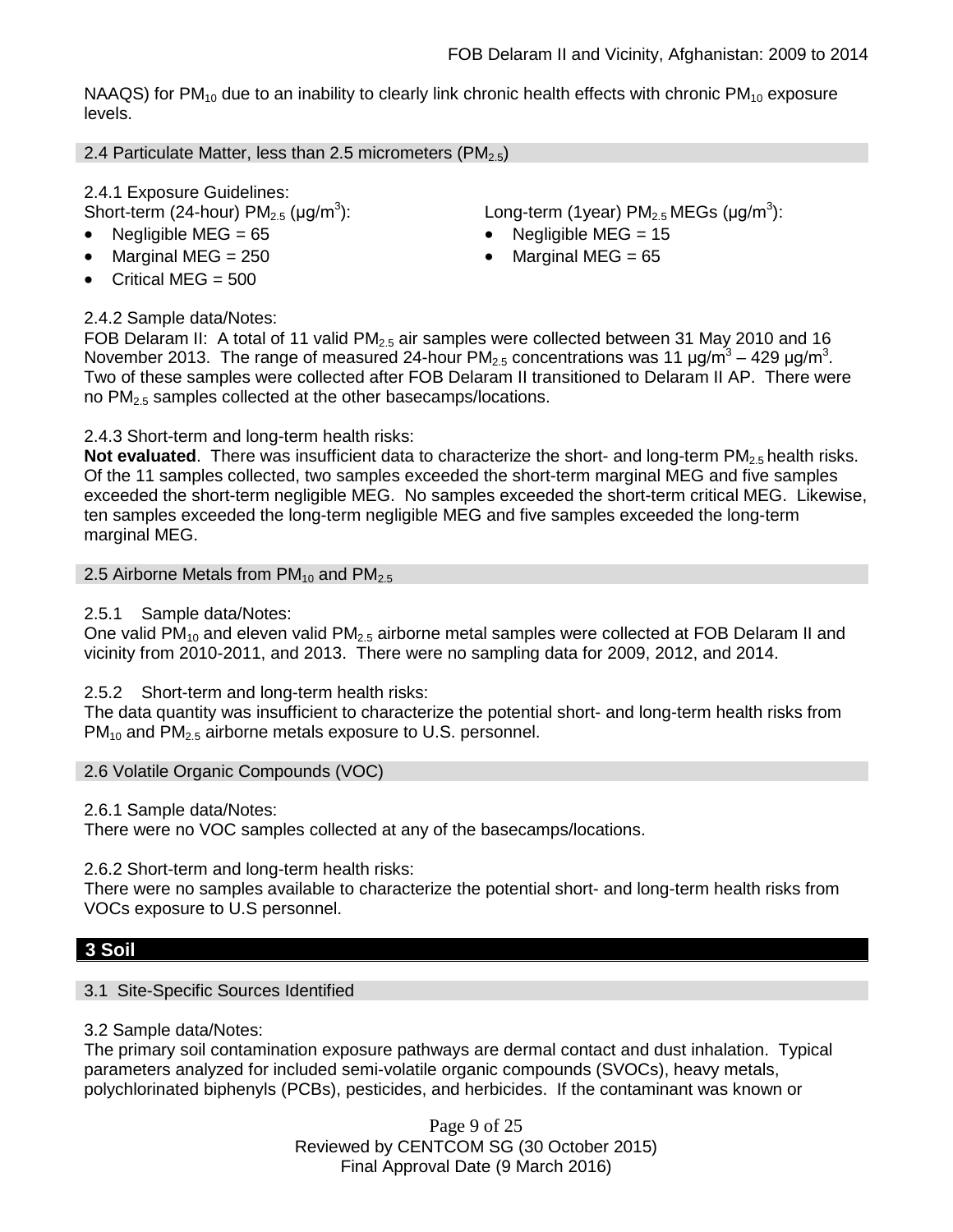suspected, other parameters may have been analyzed for (i.e., total petroleum hydrocarbons (TPH) and polycyclic aromatic hydrocarbons (PAH) near fuel spills). For the risk assessment, personnel are assumed to remain at this location for 6 months to 1 year.

Delaram District Center: A total of three valid surface soil samples were collected with two samples collected on 9 November 2009 and one sample collected on 22 November 2011 to assess OEH health risk to deployed personnel. The sampling locations included a fuel point, burn pit, and water treatment point. The percent of the population exposed to soil and associated dust in the sampled areas ranged between 0 and 25%. No chemicals were detected above the 1 year negligible MEGs. There were no valid soil samples collected at the other basecamps/locations.

### 3.3 Short-term health risk:

**Not an identified source of health risk**. Currently, sampling data for soil are not evaluated for shortterm (acute) health risks**.**

### 3.4 Long-term health risk:

The data quantity was insufficient to characterize the potential long-term health risks from soil exposure to U.S. personnel. However, based on the available valid samples, no parameters exceeded the 1-year Negligible MEGs.

# **4 Water**

In order to assess the health risk to U.S. personnel from exposure to water in theater, the most probable exposure pathways were identified. These are based on the administrative information provided on the field data sheets submitted with the samples taken over the time period being evaluated. It is assumed that 100% of all U.S. personnel at FOB Delaram II and vicinity will be directly exposed to disinfected fresh bulk water and untreated water since this classification of water is reportedly used for personal hygiene, showering, and cooking. An expeditionary water packaging system (EWPS) was in operation at FOB Delaram II between 2010 and 2012. A reverse osmosis water purification unit (ROWPU) was in operation at Delaram District Center and at FOB Delaram II prior to transitioning to Delaram II AP. There were three wells located on FOB Delaram II. Wells also existed at Delaram AUP, Delaram District Center, and KDLE PB and were used as sources of disinfected nonpotable fresh bulk water. Field data sheets indicate that bottled water was the only approved source of drinking water at all the installations with the exception of FOB Delaram II where EWPS produced water was used for drinking purposes after ROWPU filtration.

### 4.1 Drinking Water: Bottled or Packaged Water

### 4.1.1 Site-Specific Sources Identified

# 4.1.2 Sample data/Notes:

FOB Delaram II: There were four treated water samples collected from the EWPS. Water produced from the EWPS was used for drinking purposes. These samples were collected on 4 November 2010, 5 November 2010, 1 December 2011, and 9 June 2012.

# 4.1.3 Short-term and long-term health risks:

All parameters detected in the samples collected during the period of EWPS operations at FOB Delaram II were below the short and long-term Negligible MEGs.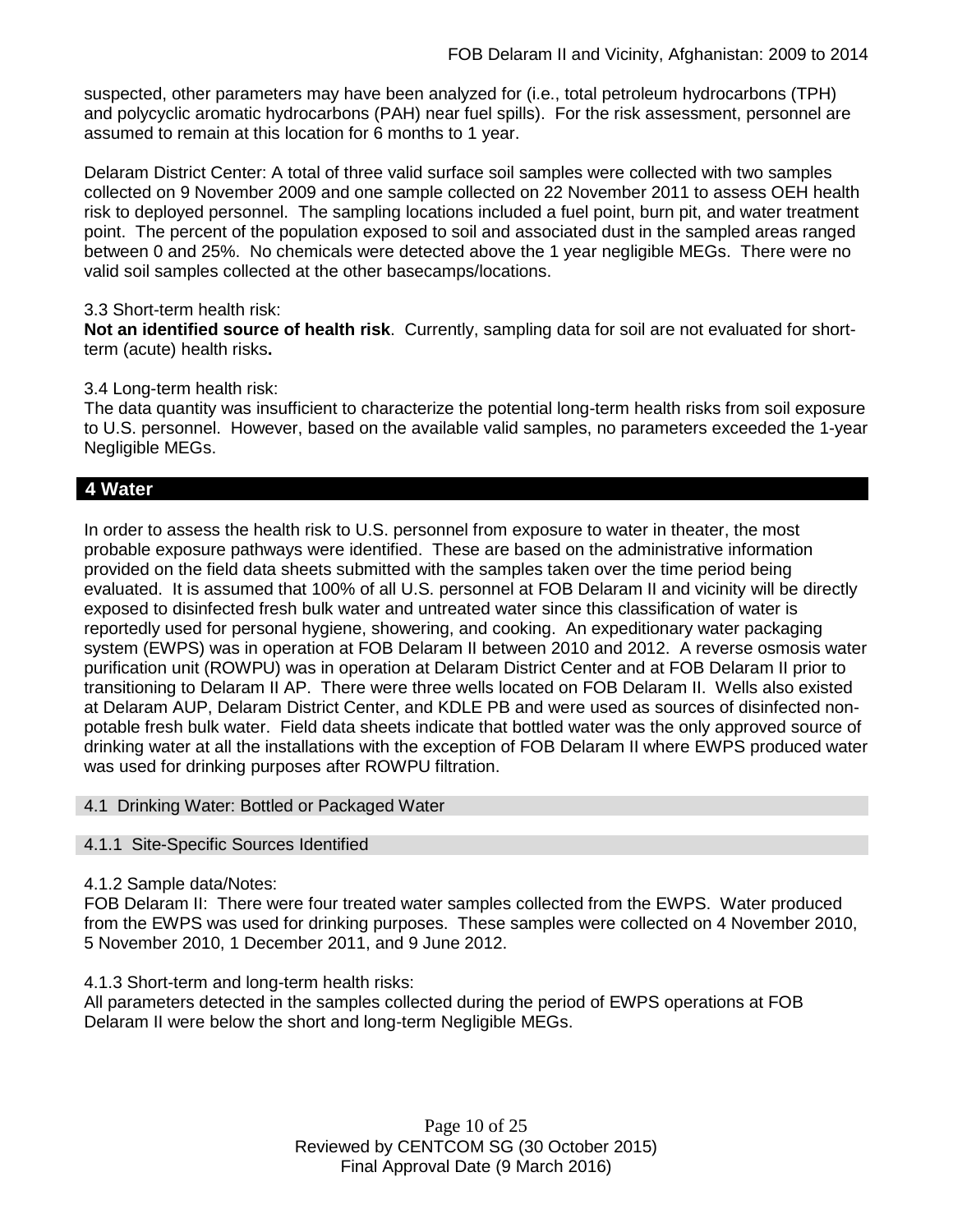### 4.2 Non-Drinking Water:

### 4.2.1 Site-Specific Sources Identified

Although the primary route of exposure for most microorganisms is ingestion of contaminated water, dermal exposure to some microorganisms, chemicals, and biologicals may also cause adverse health effects. Complete exposure pathways would include drinking, brushing teeth, personal hygiene, cooking, providing medical and dental care using a contaminated water supply or during dermal contact at vehicle or aircraft wash racks.

### 4.2.2 Sample data/Notes:

To assess the potential for adverse health effects to troops the following assumptions were made about dose and duration: All U.S. personnel at this location were expected to remain at this site for approximately 1 year. A conservative (protective) assumption is that personnel routinely consumed less than 5 liters per day (L/day) of non-drinking water for up to 365 days (1-year). It is further assumed that control measures and/or personal protective equipment were not used. Six other treated water samples were collected at the location prior to and after the EWPS was in operation. According to Field Data Sheets, this water was not used for drinking and was treated by ROWPU. There was no sampling date for ANP Station, PB Deh Mezong, Delaram AUP, Delaram VSSP, and PB KDLE.

FOB Delaram II: Five disinfected bulk water (non-drinking) samples and three untreated bulk water (non-drinking) samples were collected between 1 March 2010 and 23 September 2010 and were evaluated for this health risk assessment. None of the detected chemicals exceeded the 7-day, 14 day, and 1-year negligible MEG concentrations for a 5-liter intake. It was discovered in the annual visit by Preventive Medicine in June 2013 that all water used for hygiene and showering between June 2012 and June 2013 was untreated. Samples taken at that time at various locations were positive for fecal coliform suggesting personnel assigned to the camp may have been at risk of contracting a waterborne disease/illness if this water was consumed, while the hygiene and shower water was untreated. There was no documentation of waterborne disease/illness at the basecamps/locations.

Delaram II AP: One disinfected bulk water (non-drinking) sample and one untreated water sample were collected respectively on 11 March 2014 and 20 June 2013.

Delaram District Center: Two disinfected bulk water (non-drinking) samples were collected on 9 November 2009 and 20 April 2010. Three untreated bulk water samples were collected on 19 October 2009 (two samples) and 22 November 2011 (one sample).

4.2.3 Short-term and long-term health risks: No parameters exceeded the short- and long-term MEGS in the samples available.

# **5 Military Unique**

5.1 Chemical Biological, Radiological Nuclear (CBRN) Weapons

No specific hazard sources were documented in the Defense Occupational and Environmental Health Readiness System (DOEHRS) or the Military Exposure Surveillance Library (MESL) from the 1 October 2009 to 31 May 2014 timeframe (References 1 and 5).

#### 5.2 Depleted Uranium (DU)

No specific hazard sources were documented in the DOEHRS or MESL from the 1 October 2009 to 31 May 2014 timeframe (References 1 and 5).

> Page 11 of 25 Reviewed by CENTCOM SG (30 October 2015) Final Approval Date (9 March 2016)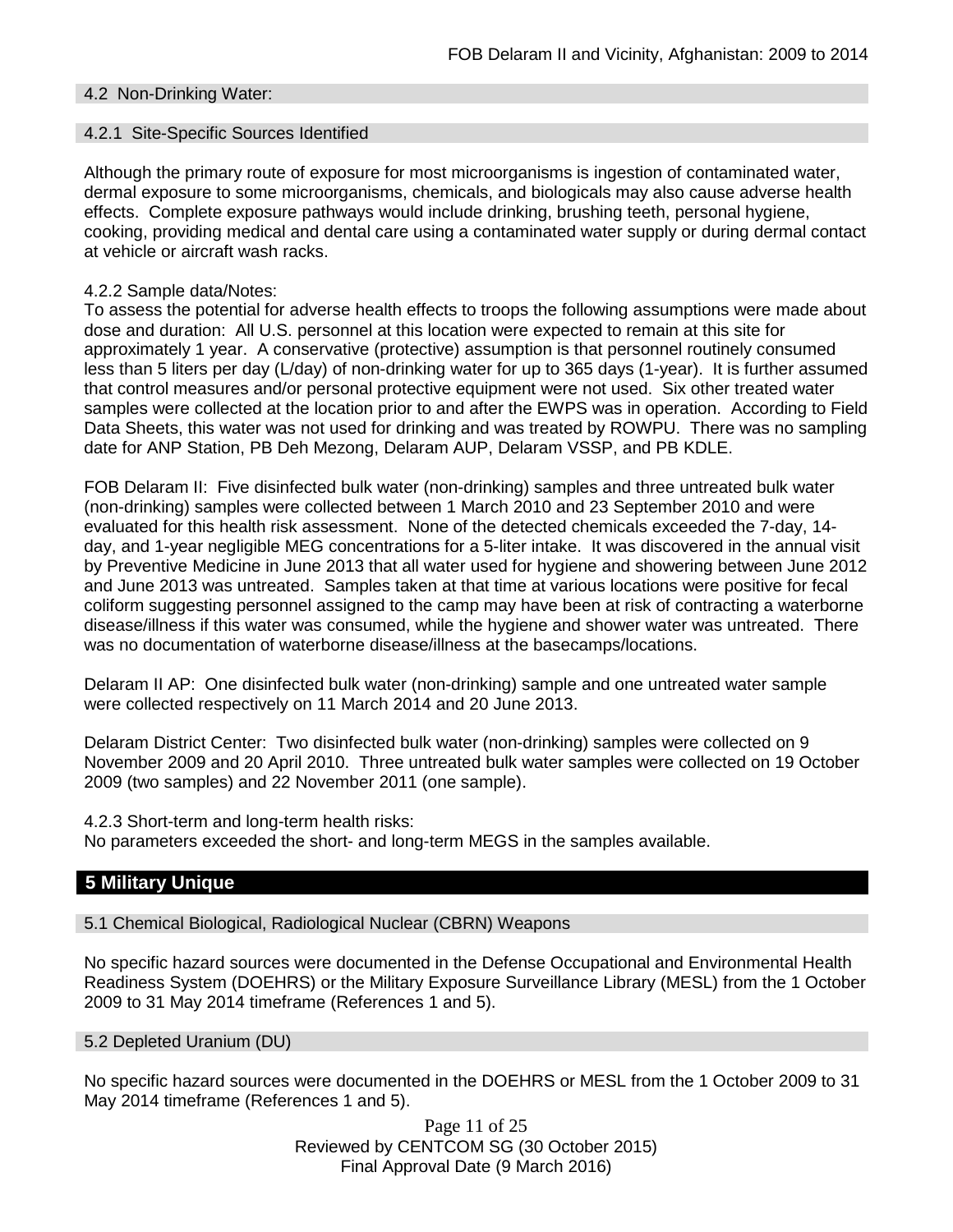### 5.3 Ionizing Radiation

No specific hazard sources were documented in the DOEHRS or MESL from the 1 October 2009 to 31 May 2014 timeframe (References 1 and 5).

#### 5.4 Non-Ionizing Radiation

There were several sources of non-ionizing radiation at FOB Delaram II and vicinity. There were multiple communication antennas and satellite dishes located throughout the camp, as well as Counter Remote Control Improvised Explosive Device (CIED) Electronic warfare (CREW) Systems in the convoy vehicles and possibly soldier backpacks. Available documentation did not identify any nonionizing radiation related injuries.

Short-term and long-term health risks: Low, with a medium confidence level.

# **6 Endemic Diseases**

This document lists the endemic diseases reported in the region, its specific health risks and severity and general health information about the diseases. CENTCOM Modification (MOD) 12 (Reference 6) lists deployment requirements, to include immunizations and chemoprophylaxis, in effect during the timeframe of this POEMS.

### 6.1 Food borne and Waterborne Diseases

Food borne and waterborne diseases in the area are transmitted through the consumption of local food and water. Local unapproved food and water sources (including ice) are heavily contaminated with pathogenic bacteria, parasites, and viruses to which most U.S. Service Members have little or no natural immunity. Effective host nation disease surveillance does not exist within the country. Only a small fraction of diseases are identified or reported in host nation personnel. Diarrheal diseases are expected to temporarily incapacitate a very high percentage of U.S. personnel within days if local food, water, or ice is consumed. Hepatitis A and typhoid fever infections typically cause prolonged illness in a smaller percentage of unvaccinated personnel. Vaccinations are required for DoD personnel and contractors. In addition, although not specifically assessed in this document, significant outbreaks of viral gastroenteritis (e.g., norovirus) and food poisoning (e.g., *Bacillus cereus*, *Clostridium perfringens*, *Staphylococcus*) may occur. Key disease risks are summarized below:

Mitigation strategies were in place and included consuming food and water from approved sources, vaccinations (when available), frequent hand washing and general sanitation practices.

### 6.1.1 Diarrheal diseases (bacteriological)

**High, mitigated to Low:** Diarrheal diseases are expected to temporarily incapacitate a very high percentage of personnel (potentially over 50% per month) within days if local food, water, or ice is consumed. Field conditions (including lack of hand washing and primitive sanitation) may facilitate person-to-person spread and epidemics. Typically mild disease treated in outpatient setting; recovery and return to duty in less than 72 hours with appropriate therapy. A small proportion of infections may require greater than 72 hours limited duty, or hospitalization.

### 6.1.2 Hepatitis A

**High, mitigated to Low:** Unmitigated health risk to U.S. personnel was high year round. U.S. Personnel did not drink untreated water, and vaccination for Hepatitis A is required for deployment into the CENTCOM Area of Responsibility (AOR). Hepatitis A typically occurs after consumption of fecally contaminated food or water or through direct fecal-oral transmission under conditions of poor hygiene

> Page 12 of 25 Reviewed by CENTCOM SG (30 October 2015) Final Approval Date (9 March 2016)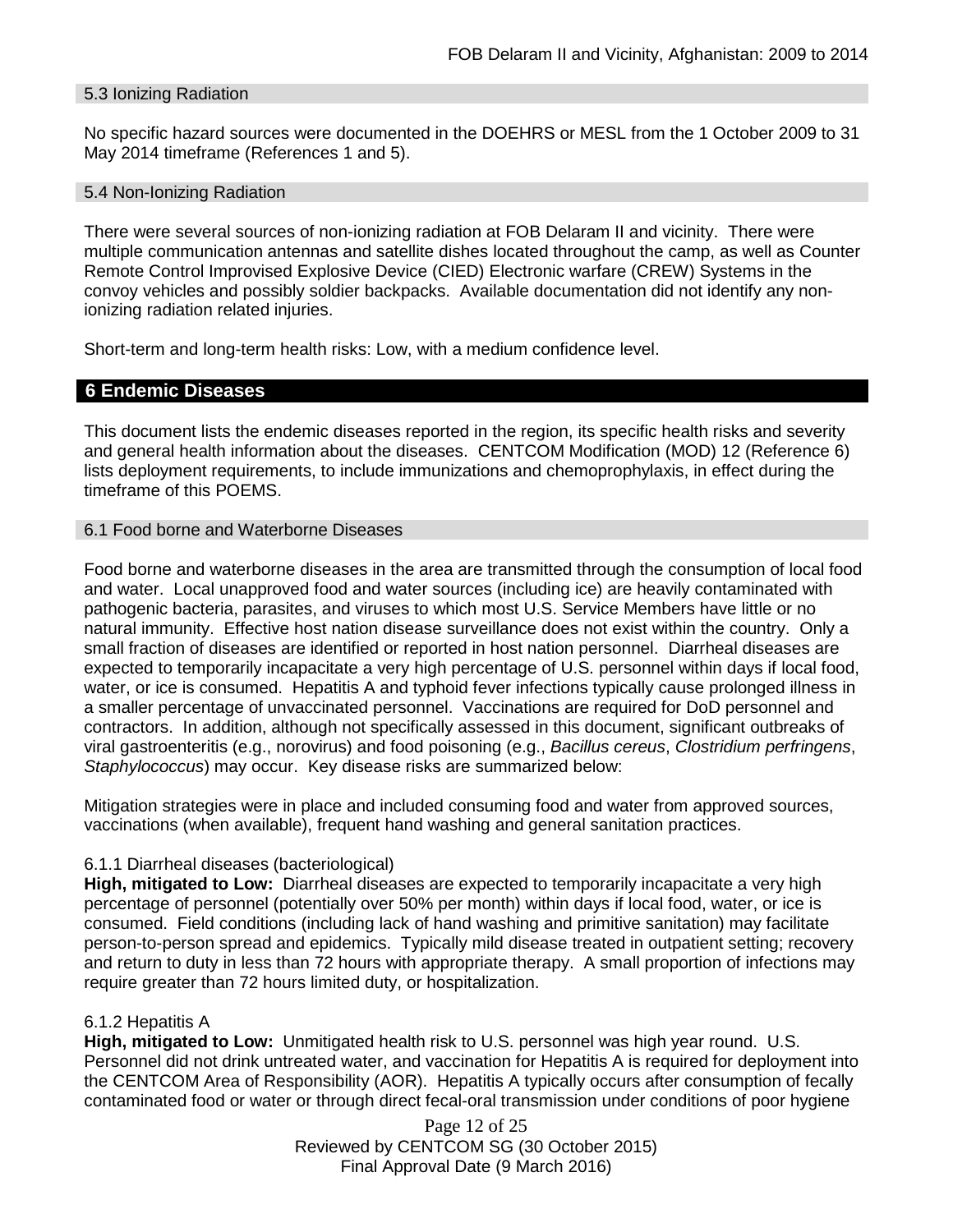and sanitation. Field conditions (including primitive sanitation, lack of hand washing) may facilitate outbreaks driven by person-to-person spread. A typical case involves 1 to 3 weeks of debilitating symptoms, sometimes initially requiring inpatient care; recovery and return to duty may require a month or more.

## 6.1.3 Typhoid/paratyphoid Fever

**High, mitigated to Low:** Unmitigated health risk to U.S. personnel was high year round. Risk was typically highest following spring floods. Typhoid and paratyphoid fever are acquired through the consumption of fecally contaminated food or water. The two diseases are clinically similar, and in areas where they are endemic, typhoid typically accounts for 90 percent of cases. Asymptomatic carriers are common with typhoid and contribute to sustained transmission. In countries with a mixture of primitive and modern sanitation and hygiene, outbreaks of typhoid fever can occur and may involve all age groups. A small number of cases (less than 1% per month attack rate) could occur among unvaccinated personnel consuming local food, water, or ice. With appropriate treatment, typhoid and paratyphoid fever are debilitating febrile illnesses typically requiring 1 to 7 days of supportive care, followed by return to duty.

### 6.1.4 Diarrhea - protozoal

**Moderate, mitigated to Low:** Unmitigated health risk to U.S. personnel was moderate year round. In general, *Cryptosporidium* spp., *Entamoeba histolytica*, and *Giardia lamblia* were the most common protozoal causes of diarrhea wherever sanitary conditions were significantly below U.S. standards. A small number of cases (less than 1% per month attack rate) could occur among personnel consuming local food, water, or ice. Outbreaks affecting a higher percentage of personnel were possible with *Cryptosporidium*. Symptomatic cases may vary in severity; typically mild disease demonstrating recovery and return to duty in less than 72 hours with appropriate therapy; severe cases may require 1 to 7 days of supportive care, followed by return to duty.

### 6.1.5 Brucellosis

**Moderate, mitigated to Low:** Unmitigated health risk to U.S. personnel was moderate year round. Brucellosis is a common disease in cattle, sheep, goats, swine, and some wildlife species in most developing countries. Humans contract brucellosis through consumption of contaminated dairy products (or foods made with such products) or by occupational exposures to infected animals. The health risk from direct animal contact was likely to be highest in rural areas where livestock were present. The health risk from contaminated dairy products exists countrywide, including urban areas. Rare cases (less than 0.1% per month attack rate) could occur among personnel consuming local dairy products or having direct contact with livestock. With appropriate treatment, brucellosis is a febrile illness of variable severity, potentially requiring inpatient care; convalescence is usually over 7 days even with appropriate treatment.

### 6.1.6 Diarrhea - cholera

**Moderate, mitigated to Low:** Unmitigated health risk to U.S. personnel was moderate year round. Development of symptomatic cholera requires exposure to large inoculums and typically is associated with ingestion of heavily contaminated food or water. Person-to-person spread of cholera occurs very infrequently, if at all. The majority of infections (75 percent or more, depending on biotype) among healthy adults are very mild or asymptomatic. Only a small percentage of infections are severe. Because cholera frequently causes serious public health impact, cholera cases are more likely to be reported under the International Health Regulations than other types of diarrhea. Rare cases (less than 0.1% per month attack rate) could occur among personnel consuming local food, water, or ice. Most symptomatic cases are mild, with recovery and return to duty in less than 72 hours on appropriate outpatient treatment; severe cases may require 1-7 days of supportive or inpatient care, followed by return to duty.

> Page 13 of 25 Reviewed by CENTCOM SG (30 October 2015) Final Approval Date (9 March 2016)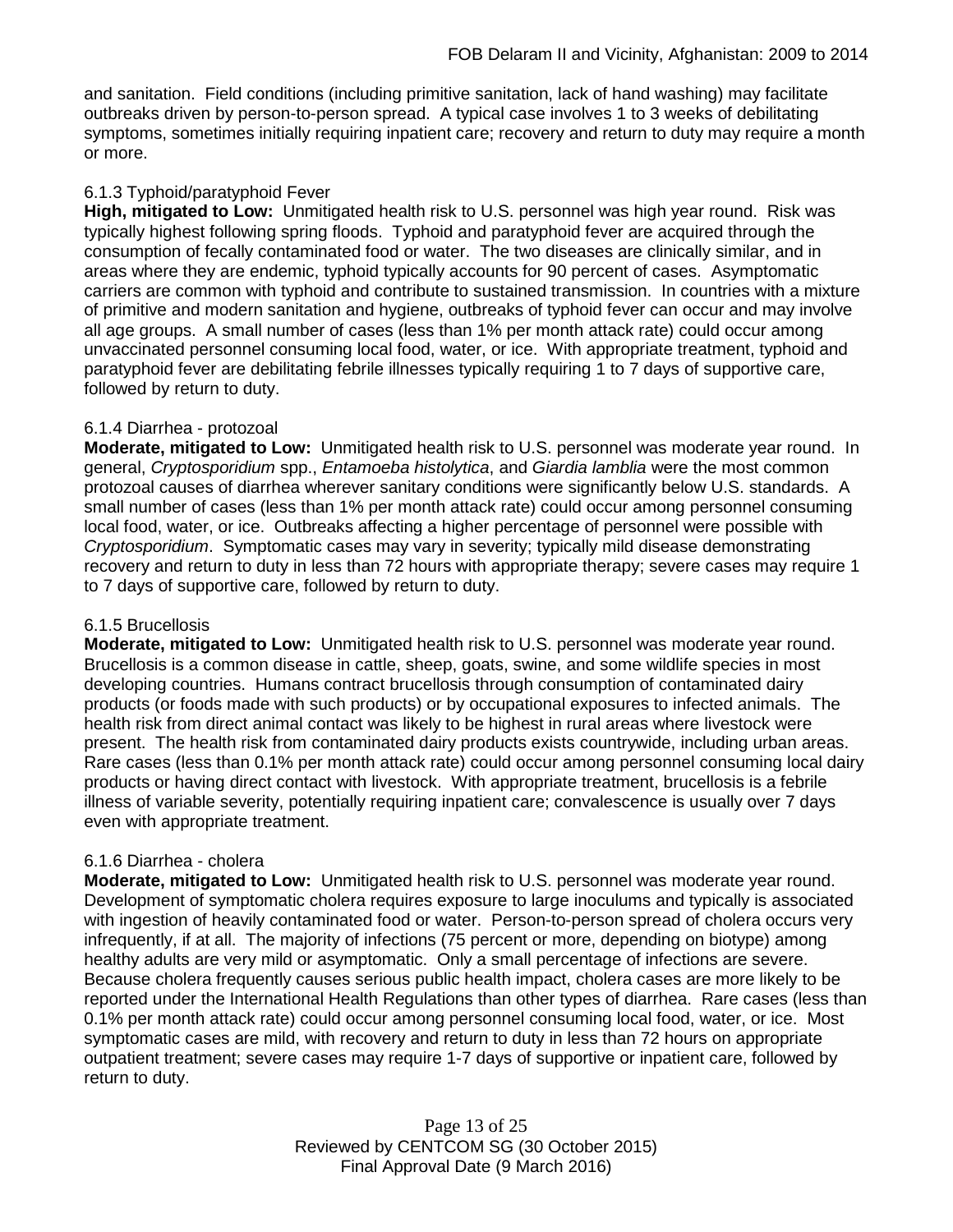# 6.1.7 Hepatitis E

**Moderate, mitigated to Low:** Unmitigated health risk to U.S. personnel was moderate year round. Risk was typically highest following spring floods. Hepatitis E occurs in four major genotypes. Genotypes 1 and 2, found primarily in Africa and Asia, cause large numbers of sporadic cases, as well as large outbreaks. Fecal contamination of drinking water is the most common source of exposure for these genotypes. Large outbreaks are usually associated with particularly severe breakdowns in baseline sanitation, as often occurs during heavy rainfall which increases mixing of sewage and drinking water sources. Secondary household cases from person-to-person transmission are uncommon. Unlike hepatitis A, where local populations living in poor sanitary conditions were usually highly immune from childhood exposures, immunity levels for hepatitis E were often much lower, even in areas of extremely poor sanitation. Typically, outbreaks of hepatitis E occur primarily among adults. Although data are insufficient to assess potential disease rates, we cannot rule out rates approaching 1 percent per month among personnel consuming local food, water, or ice. Rates may exceed 1 percent per month for personnel heavily exposed during outbreaks in the local population. Typical case involves 1 to 3 weeks of debilitating symptoms, sometimes initially requiring inpatient care; recovery and return to duty may require a month or more.

### 6.1.8 Polio

**Low:** Potential health risk to U.S. personnel is low. Despite a concerted global eradication campaign, poliovirus continues to affect children and adults in Afghanistan, Pakistan and some African countries. Polio is a highly infectious disease that invades the nervous system. The virus is transmitted by person-to-person, typically by hands, food or water contaminated with fecal matter or through direct contact with the infected person's saliva. An infected person may spread the virus to others immediately before and about 1 to 2 weeks after symptoms appear. The virus can live in an infected person's feces for many weeks. About 90% of people infected have no symptoms, and about 1% have a very severe illness leading to muscle weakness, difficulty breathing, paralysis, and sometimes death. People who do not have symptoms can still pass the virus to others and make them sick.

### 6.1.9 Short-term health risk:

**Low:** The overall unmitigated short-term risk associated with food borne and waterborne diseases are considered high (bacterial diarrhea, hepatitis A, typhoid/paratyphoid fever), to moderate (diarrheacholera, diarrhea-protozoal, brucellosis, hepatitis E), to low (polio) if local food or water is consumed. Preventive Medicine measures reduced the risk to low. Confidence in the health risk estimate is high.

#### 6.1.10 Long-term health risk: **None identified based on available data.**

### 6.2 Arthropod Vector-Borne Diseases

During the warmer months, the climate and ecological habitat support populations of arthropod vectors, including mosquitoes, ticks, mites, and sandflies. Significant disease transmission is sustained countrywide, including urban areas. Malaria, the major vector-borne health risk in Afghanistan, is capable of debilitating a high percentage of personnel for up to a week or more. Mitigation strategies were in place and included proper wear of treated uniforms, application of repellent to exposed skin, and use of bed nets and chemoprophylaxis (when applicable). Additional methods included the use of pesticides, reduction of pest/breeding habitats, and engineering controls.

### 6.2.1 Malaria

**High, mitigated to Low:** Potential unmitigated risk to U.S. personnel was high during warmer months (typically April through November) but reduced to low with mitigation measures. Malaria incidents are often associated with the presence of agriculture activity, including irrigation systems and standing water, which provide breeding habitats for vectors. A small number of cases may occur among

> Page 14 of 25 Reviewed by CENTCOM SG (30 October 2015) Final Approval Date (9 March 2016)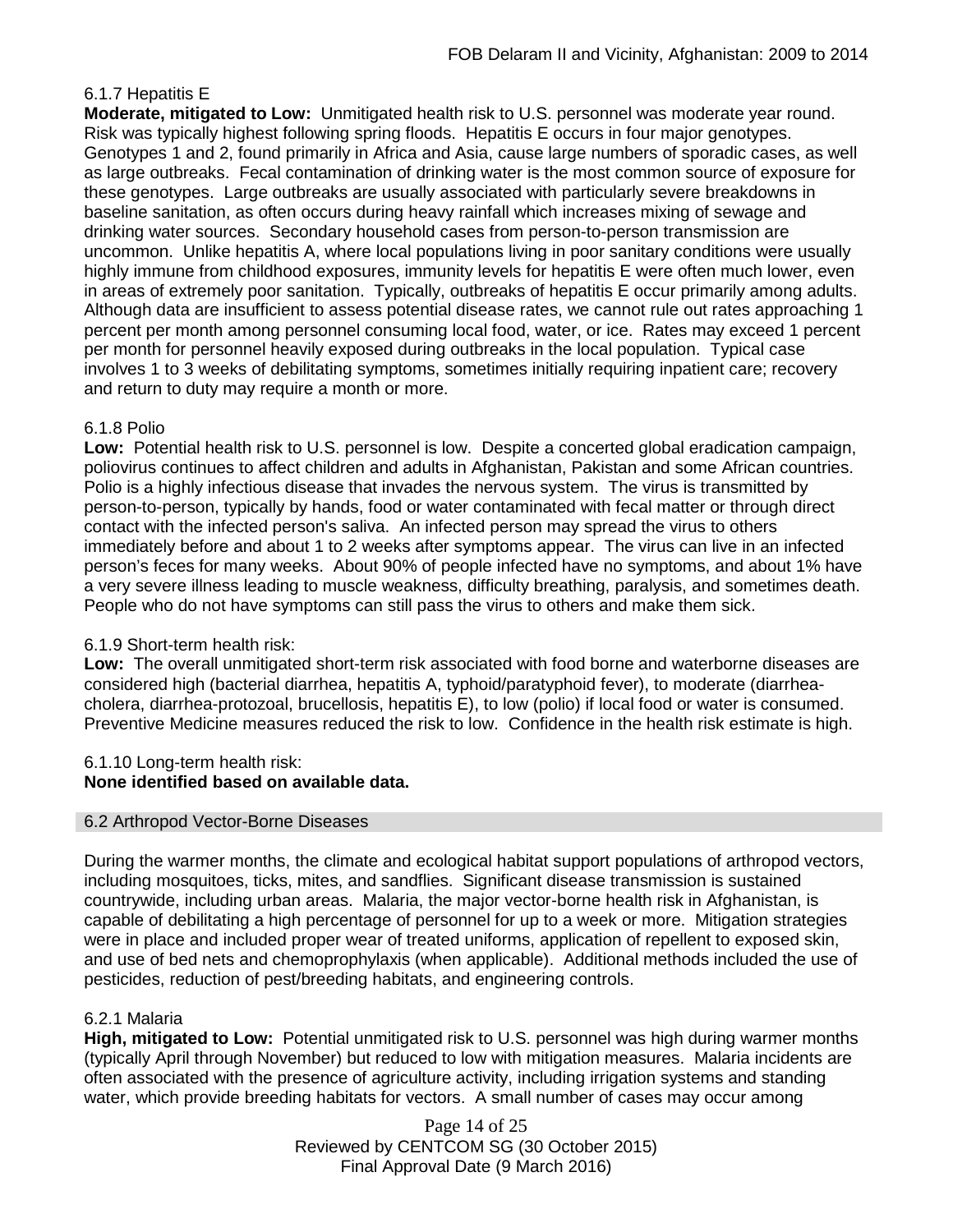personnel exposed to mosquito (Anopheles spp.) bites. Malaria incidents may cause debilitating febrile illness typically requiring 1 to 7 days of inpatient care, followed by return to duty. Severe cases may require intensive care or prolonged convalescence.

### 6.2.2 Leishmaniasis

**Moderate, mitigated to Low:** The unmitigated disease risk was moderate during the warmer months when sandflies are most prevalent, but reduced to low with mitigation measures. Leishmaniasis is transmitted by sand flies. There are two forms of the disease; cutaneous (acute form) and visceral (a more latent form of the disease). The leishmaniasis parasites may survive for years in infected individuals and this infection may go unrecognized by physicians in the U.S. when infections become symptomatic years later. Cutaneous infection is unlikely to be debilitating, though lesions may be disfiguring. Visceral leishmaniasis disease can cause severe febrile illness which typically requires hospitalization with convalescence over 7 days.

# 6.2.3 Crimean-Congo hemorrhagic fever

**Moderate, mitigated to Low:** Unmitigated risk was moderate, but reduced to low with mitigation measures. Crimean-Congo hemorrhagic fever occurs in rare cases (less than 0.1% per month attack rate in indigenous personnel) and is transmitted by tick bites or occupational contact with blood or secretions from infected animals. The disease typically requires intensive care with fatality rates from 5% to 50%.

### 6.2.4 Sandfly fever

**Moderate, mitigated to Low:** Unmitigated health risk was moderate with potential disease rates from 1% to 10% per month under worst case conditions. Mitigation measures reduced the risk to low. The disease is transmitted by sandflies and occurs more commonly in children though adults are still at risk. Sandfly fever disease typically results in debilitating febrile illness requiring 1 to 7 days of supportive care followed by return to duty.

### 6.2.5 Plague

**Low:** Potential unmitigated health risk to U.S. personnel was low year round. Bubonic plague typically occurred as sporadic cases among people who come in contact with wild rodents and their fleas during work, hunting, or camping activities. Outbreaks of human plague are rare and typically occur in crowded urban settings associated with large increases in infected commensal rats (*Rattus rattus*) and their flea populations. Some untreated cases of bubonic plague may develop into secondary pneumonic plague. Respiratory transmission of pneumonic plague is rare but has the potential to cause significant outbreaks. Close contact is usually required for transmission. In situations where respiratory transmission of plague is suspected, weaponized agent must be considered. Extremely rare cases (less than 0.01% per month attack rate) could occur. Incidence could result in potentially severe illness which may require more than 7 days of hospitalization and convalescence.

# 6.2.6 Typhus-miteborne (scrub typhus**)**

**Moderate, mitigated to Low:** Potential health risk to U.S. personnel was moderate during warmer months (typically March through November) when vector activity is highest. Mitigation measures reduced the risk to low. Mite-borne typhus is a significant cause of febrile illness in local populations with rural exposures in areas where the disease is endemic. Large outbreaks have occurred when non-indigenous personnel such as military forces enter areas with established local transmission. The disease is transmitted by the larval stage of trombiculid mites (chiggers), which are typically found in areas of grassy or scrubby vegetation, often in areas which have undergone clearing and regrowth. Habitats may include sandy beaches, mountain deserts, cultivated rice fields, and rain forests. Although data are insufficient to assess potential disease rates, attack rates can be very high (over 50%) in groups of personnel exposed to heavily infected "mite islands" in focal areas. The disease can cause debilitating febrile illness typically requiring 1 to 7 days of inpatient care, followed by return to

> Page 15 of 25 Reviewed by CENTCOM SG (30 October 2015) Final Approval Date (9 March 2016)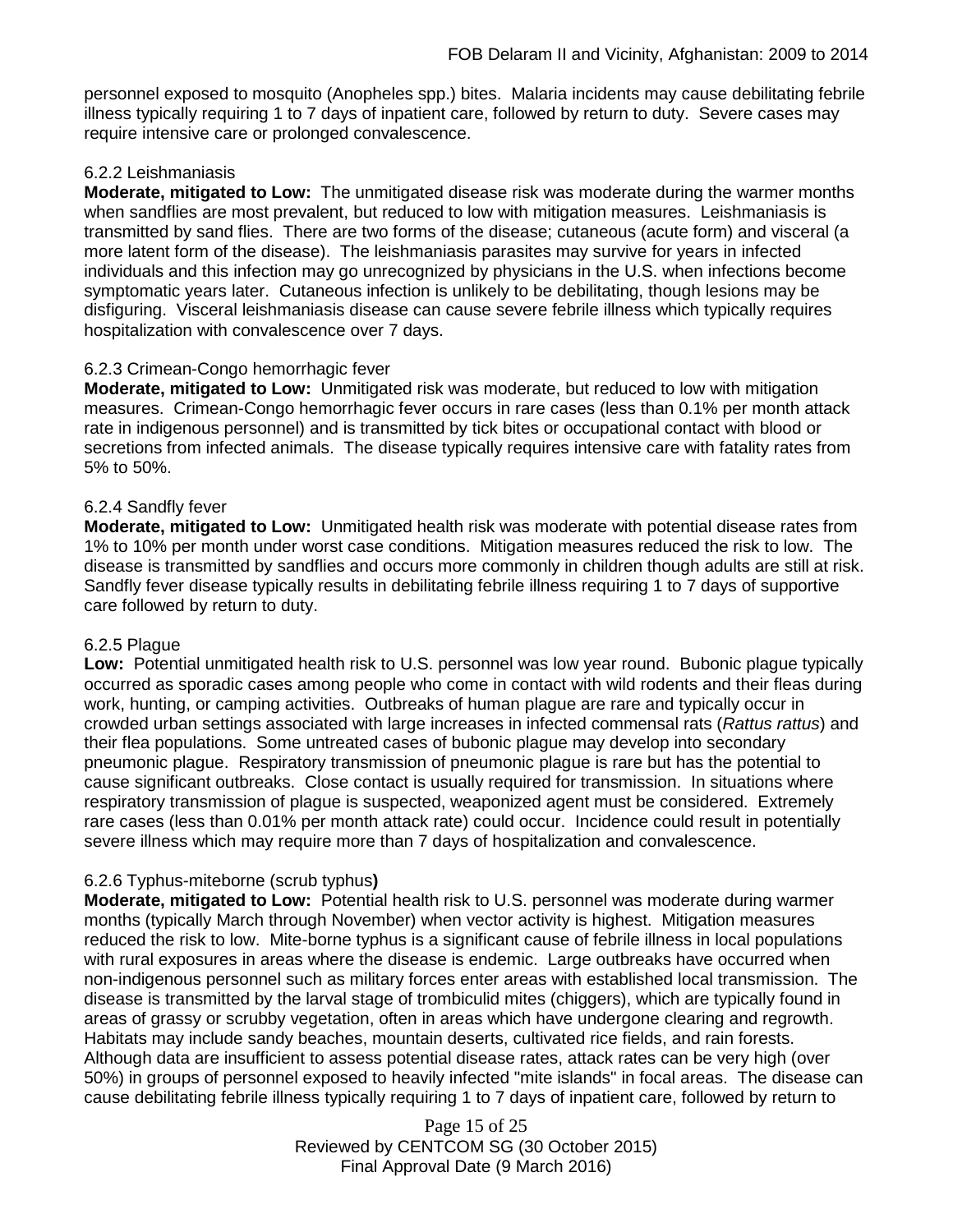duty.

### 6.2.7 West Nile fever

**Low:** Unmitigated health risk to U.S. personnel was low with seasonal transmission (March-November). The disease is maintained by the bird population and transmitted to humans via mosquito vector. Typically, infections in young, healthy adults were asymptomatic although fever, headache, tiredness, body aches (occasionally with a skin rash on trunk of body), and swollen lymph glands can occurred.

# 6.2.8 Short -term health risk:

**Low:** The unmitigated health risk estimate was high (malaria), moderate (leishmaniasis-cutaneous (acute), Crimean-Congo hemorrhagic fever, sandfly fever, typhus-miteborne); to low (plague, West Nile fever). Health risk is reduced to low by proper wear of the uniform, application of repellent to exposed skin, and appropriate chemoprophylaxis. Confidence in health risk estimate was high.

# 6.2.9 Long-term health risk:

**Low:** The unmitigated risk is moderate for leishmaniasis-visceral (chronic). Risk is reduced to Low by proper wear of the uniform and application of repellent to exposed skin. Confidence in the risk estimate is high.

### 6.3 Water Contact Diseases

Operations or activities that involve extensive water contact may result in personnel being temporarily debilitated with leptospirosis in some locations. Leptospirosis health risk typically increases during flooding. In addition, although not specifically assessed in this document, bodies of surface water are likely to be contaminated with human and animal waste. Activities such as wading or swimming may result in exposures to enteric diseases such as diarrhea and hepatitis via incidental ingestion of water. Prolonged water contact also may lead to the development of a variety of potentially debilitating skin conditions such as bacterial or fungal dermatitis. Mitigation strategies were in place and included avoiding water contact and recreational water activities, proper wear of uniform (especially footwear), and protective coverings for cuts/abraded skin.

# 6.3.1 Leptospirosis

**Moderate, mitigated to Low:** Human infections occur seasonally (typically April through November) through exposure to water or soil contaminated by infected animals and is associated with wading, and swimming in contaminated, untreated open water. The occurrence of flooding after heavy rainfall facilitates the spread of the organism because as water saturates the environment *Leptospira* present in the soil passes directly into surface waters. *Leptospira* can enter the body through cut or abraded skin, mucous membranes, and conjunctivae. Infection may also occur from ingestion of contaminated water. The acute, generalized illness associated with infection may mimic other tropical diseases (for example, dengue fever, malaria, and typhus), and common symptoms include fever, chills, myalgia, nausea, diarrhea, cough, and conjunctival suffusion. Manifestations of severe disease can include jaundice, renal failure, hemorrhage, pneumonitis, and hemodynamic collapse. Recreational activities involving extensive water contact may result in personnel being temporarily debilitated with leptospirosis. Incidence could result in debilitating febrile illness typically requiring 1 to 7 days of inpatient care, followed by return to duty; some cases may require prolonged convalescence.

# 6.3.2 Short-term health risk:

**Low:** The overall short-term unmitigated health risk associated with water contact diseases at FOB Delaram II and vicinity was considerate moderate (for leptospirosis) during warmer months. Mitigation measures reduce the risk to low. Confidence in the health risk estimate is high.

> Page 16 of 25 Reviewed by CENTCOM SG (30 October 2015) Final Approval Date (9 March 2016)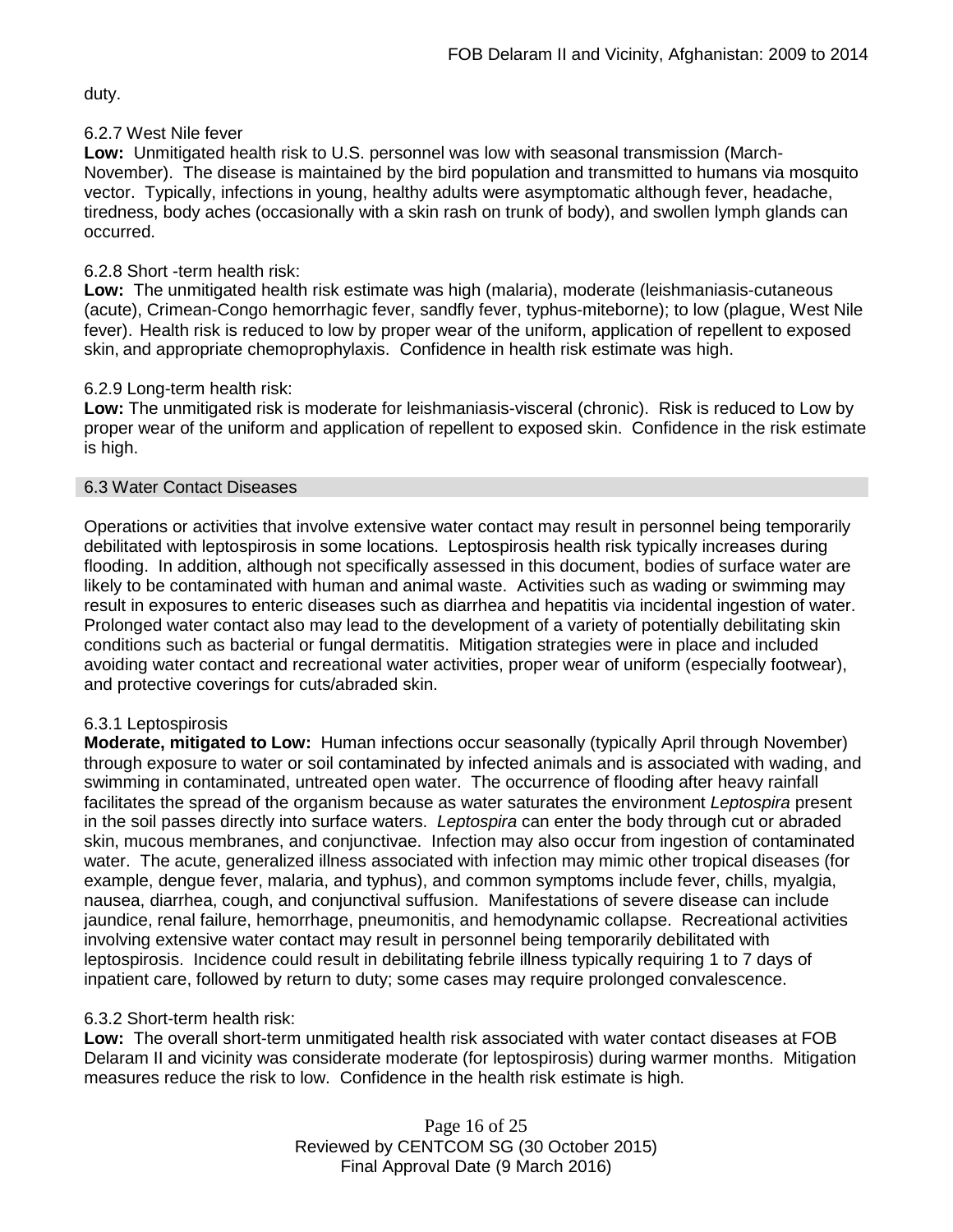# 6.3.3 Long-term health risk: **None identified based on available data.**

### 6.4 Respiratory Diseases

Although not specifically assessed in this document, deployed U.S. forces may be exposed to a wide variety of common respiratory infections in the local population. These include influenza, pertussis, viral upper respiratory infections, viral and bacterial pneumonia, and others. The U.S. military populations living in close-quarter conditions are at risk for substantial person-to-person spread of respiratory pathogens. Influenza is of particular concern because of its ability to debilitate large numbers of unvaccinated personnel for several days. Mitigation strategies were in place and included routine medical screenings, vaccination, enforcing minimum space allocation in housing units, implementing head-to-toe sleeping in crowded housing units, implementation of proper personal protective equipment (PPE) when necessary for healthcare providers and detention facility personnel.

### 6.4.1 Tuberculosis (TB)

**Moderate, mitigated to Low:** Potential health risk to U.S. personnel is moderate, mitigated to low, year round. Transmission typically requires close and prolonged contact with an active case of pulmonary or laryngeal TB, although it also can occur with more incidental contact. The Army Surgeon General has defined increased risk in deployed Soldiers as indoor exposure to locals or third country nationals of greater than one hour per week in a highly endemic active TB region. Additional mitigation included active case isolation in negative pressure rooms, where available.

### 6.4.2 Meningococcal meningitis

**Low:** Meningococcal meningitis poses a low risk and is transmitted from person to person through droplets of respiratory or throat secretions. Close and prolonged contact facilitates the spread of this disease. Meningococcal meningitis is potentially a very severe disease typically requiring intensive care; fatalities may occur in 5-15% of cases.

### 6.4.3 Short-term health risk:

**Low:** Moderate (TB) to low (for meningococcal meningitis). Overall risk was reduced to low with mitigation measures. Confidence in the health risk estimate is high.

### 6.4.4 Long-term health risk:

**None identified based on available data.** Tuberculosis is evaluated as part of the post deployment health assessment (PDHA). A TB skin test is required post-deployment if potentially exposed and is based upon individual service policies.

### 6.5 Animal-Contact Diseases

### 6.5.1 Rabies

**Moderate, mitigated to Low:** Rabies posed a year-round moderate risk. Occurrence in local animals was well above U.S. levels due to the lack of organized control programs. Dogs are the primary reservoir of rabies in Afghanistan, and a frequent source of human exposure. Rabies is transmitted by exposure to the virus-laden saliva of an infected animal, typically through bites, but could occur from scratches contaminated with the saliva. A U.S. Army Soldier deployed to Afghanistan from May 2010 to May 2011 died of rabies in New York on 31 August 2011 (Reference 7). Laboratory results indicated the Soldier was infected from contact with a dog while deployed. Although the vast majority (>99%) of persons who develop rabies disease will do so within a year after a risk exposure, there have been rare reports of individuals presenting with rabies disease up to six years or more after their last known risk exposure. Mitigation strategies included command emphasis of CENTCOM GO 1B, reduction of

> Page 17 of 25 Reviewed by CENTCOM SG (30 October 2015) Final Approval Date (9 March 2016)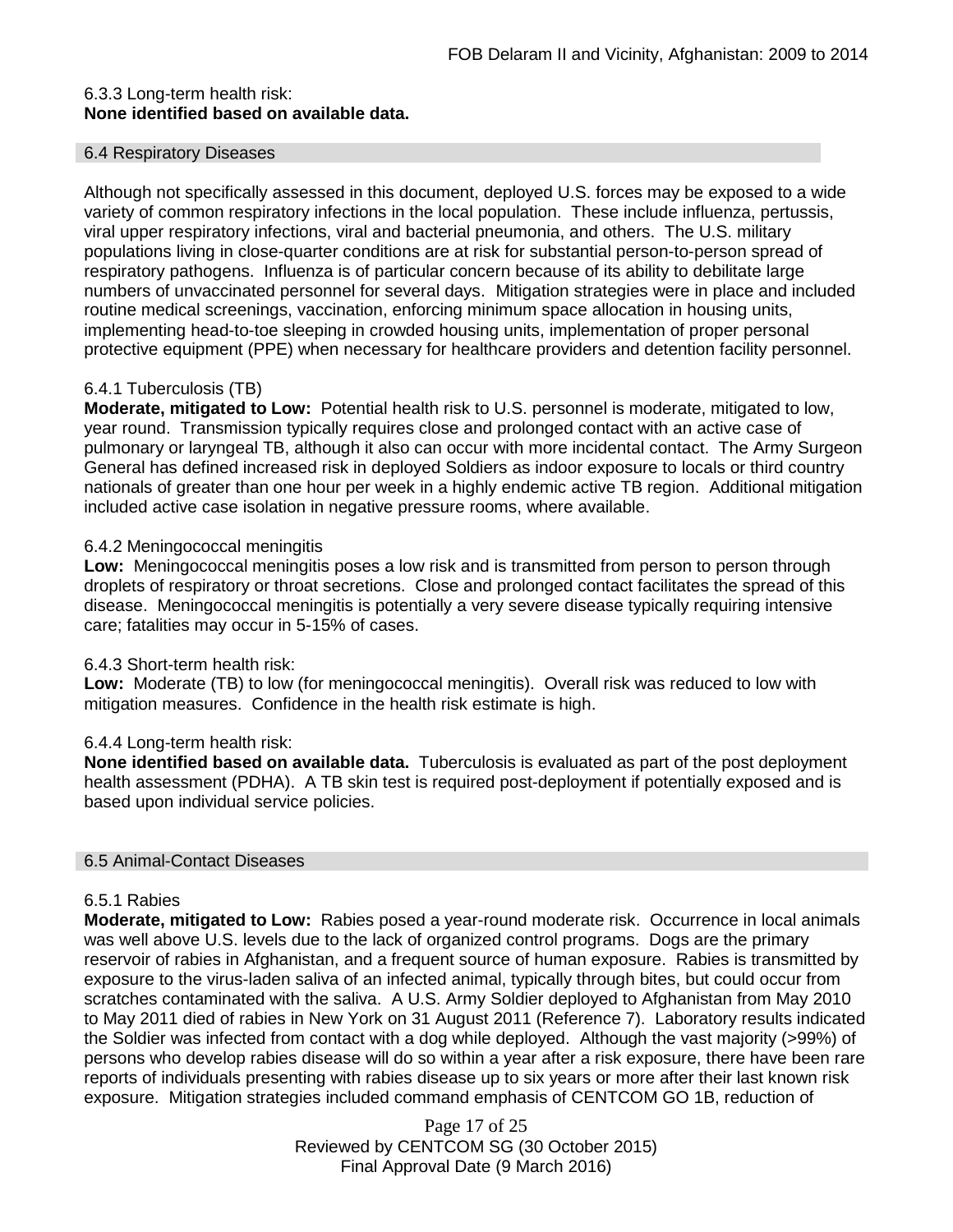animal habitats, active pest management programs, and timely treatment of feral animal scratches/bites.

### 6.5.2 Q-Fever

**Moderate, mitigated to Low:** Potential health risk to U.S. personnel is moderate, but mitigated to low, year round. Rare cases are possible among personnel exposed to aerosols from infected animals, with clusters of cases possible in some situations. Significant outbreaks (affecting 1-50%) can occur in personnel with heavy exposure to barnyards or other areas where animals are kept. Unpasteurized milk may also transmit infection. The primary route of exposure is respiratory, with an infectious dose as low as a single organism. Incidence could result in debilitating febrile illness, sometimes presenting as pneumonia, typically requiring 1 to 7 days of inpatient care followed by return to duty.

### 6.5.3 Anthrax

**Low:** Anthrax cases are rare in indigenous personnel, and pose a low risk to U.S. personnel. Anthrax is a naturally occurring infection; cutaneous anthrax is transmitted by direct contact with infected animals or carcasses, including hides. Eating undercooked infected meat may result in contracting gastrointestinal anthrax. Pulmonary anthrax is contracted through inhalation of spores and is extremely rare. Mitigation measures included consuming approved food sources, proper food preparation and cooking temperatures, avoidance of animals and farms, dust abatement when working in these areas, vaccinations, and proper PPE for personnel working with animals.

### 6.5.4 H5N1 avian influenza

**Low:** Potential health risk to U.S. personnel is low. Although H5N1 avian influenza (AI) is easily transmitted among birds, bird-to-human transmission is extremely inefficient. Human-to-human transmission appears to be exceedingly rare, even with relatively close contact. Extremely rare cases (less than 0.01% per month attack rate) could occur. Incidence could result in very severe illness with fatality rate higher than 50 percent in symptomatic cases. Mitigation strategies included avoidance of birds/poultry and proper cooking temperatures for poultry products.

### 6.5.5 Short-term health risk:

**Low:** The short-term unmitigated risk is moderate for rabies, and Q-fever, to low for anthrax, and H5N1 avian influenza. Mitigation measures reduced the overall risk to low.Confidence in risk estimate is high.

### 6.5.6 Long-term health risk:

**Low:** A low long term risk exists for rabies because, in rare cases, the incubation period for rabies can be several years.

# **7 Venomous Animal/Insects**

All information was taken directly from the Clinical Toxinology Resources web site from the University of Adelaide, Australia (Reference 8). The species listed below have home ranges that overlap the location of FOB Delaram II and vicinity, and may present a health risk if they are encountered by personnel. See Section 10.4 for more information about pesticides and pest control measures.

### 7.1 Spiders

• *Latrodectus dahlia* (widow spider): Severe envenoming possible, potentially lethal. However, venom effects are mostly minor and even significant envenoming is unlikely to be lethal.

### 7.2 Scorpions

• *Androctonus amoreuxi,* and *Androctonus baluchicus*: Severe envenoming possible, potentially lethal. Severe envenoming may produce direct or indirect cardio toxicity, with cardiac arrhythmias,

> Page 18 of 25 Reviewed by CENTCOM SG (30 October 2015) Final Approval Date (9 March 2016)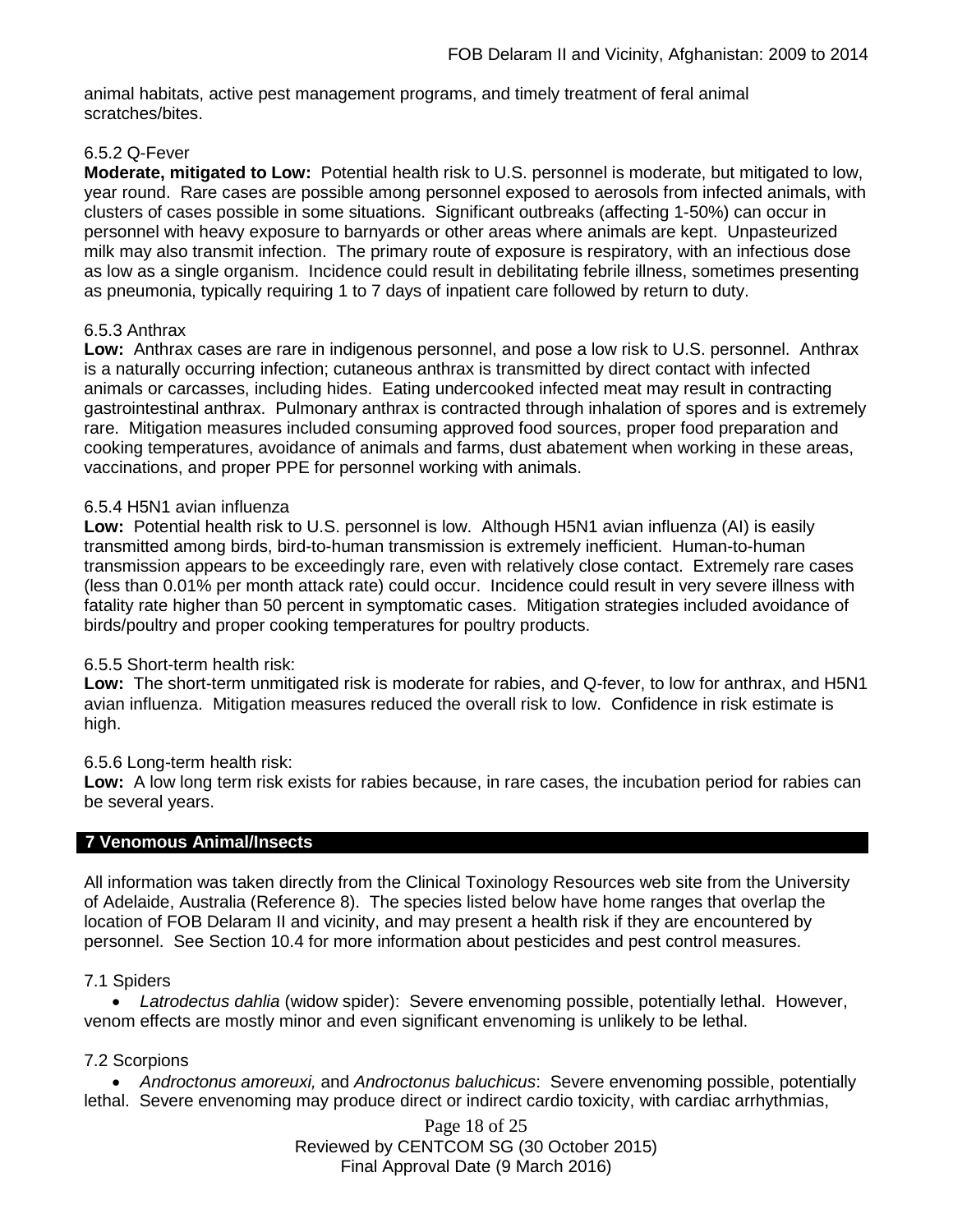cardiac failure. Hypovolaemic hypotension possible in severe cases due to fluid loss through vomiting and sweating.

• *Buthacus striffleri*, *Compsobuthus afghanus*, *Compsobuthus rugosulus*, *Mesobuthus caucasicus, Mesobuthus eupeus, Mesobuthus macmahoni, Orthochirus afghanus, Orthochirus bicolor, Orthochirus. Jalalabadensis, Orthochirus pallidus, Orthochirus samrchelsis*, and *Orthochirus scrobiculosus*: There are a number of dangerous Buthid scorpions, but there are also some known to cause minimal effects only. Without clinical data it is unclear where these species fit within that spectrum.

• *Hottentotta alticola*, and *Hottentotta saulcyi*: Moderate envenoming possible but unlikely to prove lethal. Stings by these scorpions are likely to cause only short lived local effects, such as pain, without systemic effects.

• *Scorpiops afghanus*: Mild envenoming only, not likely to prove lethal. Stings by these scorpions are likely to cause only short lived local effects, such as pain, without systemic effects.

### 7.3 Snakes

• *[Boiga](http://www.toxinology.com/fusebox.cfm?fuseaction=main.snakes.display&id=SN0722) [trigonata](http://www.toxinology.com/fusebox.cfm?fuseaction=main.snakes.display&id=SN0722)* (Common Cat Snake), and *Telescopus rhinopoma* (leopard viper): Unlikely to cause significant envenoming; Bites by these rear fanged Colubrid snakes are rarely reported. They are likely to cause minimal to moderate local effects and no systemic effects.

• *Echis multisquamatus* (central Asian saw-scaled viper), *Echis sochureki* (Sochurek's sawscaled viper), *Gloydius halys* (Haly's Pit Viper): Severe envenoming possible, potentially lethal. Bites may cause moderate to severe coagulopathy and haemorrhagins causing extensive bleeding.

• *Macrovipera lebetina obtuse* (Levantine Viper): Severe envenoming possible, potentially lethal. Bites may cause mild to severe local effects, shock & coagulopathy.

• *Naja oxiana* (Oxus cobra): Severe envenoming possible, potentially lethal. Bites can cause systemic effects, principally flaccid paralysis.

• *Platyceps rhodorachis* (Jan's desert racer): Mild envenoming only, not likely to prove lethal. Requires symptomatic treatment only.

### 7.4 Short-term health risk:

**Low:** If encountered, effects of venom vary with species from mild localized swelling (e.g. widow spider) to potentially lethal effects (e.g., Haly's Pit Viper). See effects of venom above. Mitigation strategies included avoiding contact, proper wear of uniform (especially footwear), and timely medical treatment. Confidence in the health risk estimate is low (Reference 4, Table 3-6).

7.5 Long-term health risk: **None identified.**

# **8 Heat/Cold Stress**

### 8.1 Heat

Nimruz province has a desert climate characterized by low rainfall and a large variation in temperature between day and night. Dry weather and lack of cloud cover allows more solar radiation to reach the surface, accounting for high summer temperatures. Summer conditions last from April-October. During

> Page 19 of 25 Reviewed by CENTCOM SG (30 October 2015) Final Approval Date (9 March 2016)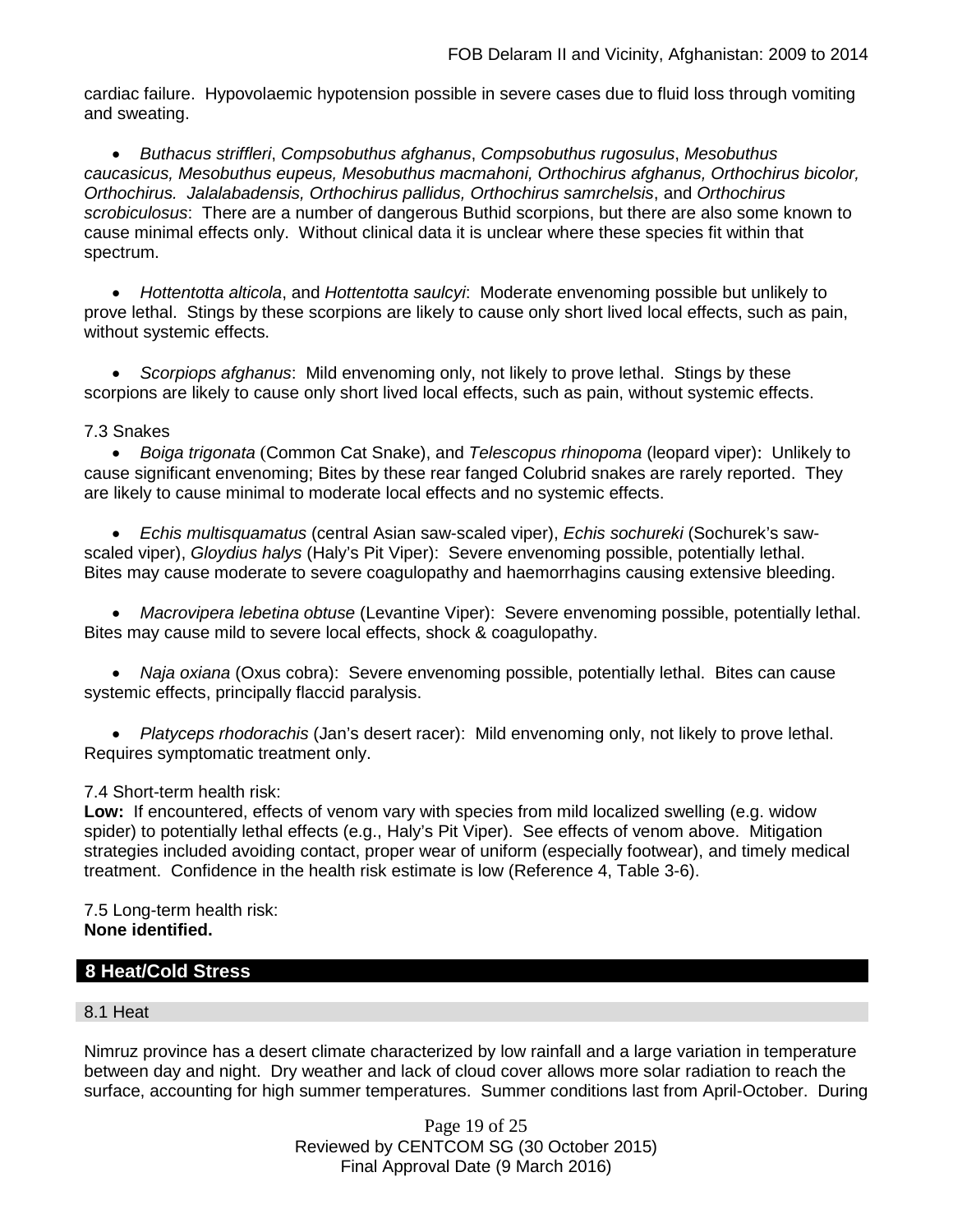the summer months it is extremely hot and dry with temperature generally from 86 degrees Fahrenheit (°F) to 108°F. Peak temperatures have occasionally been as high as 130°F in June and July. Summers are known for the "Winds of 120 Days". These heavy trade winds batter the region from May–September. During this period, winds can reach hurricane force, kicking up massive dust storms. The health risk of heat stress/injury based on temperatures alone is low  $(< 78 °F)$  from November – March, moderate (78-81.9°F) for October and April, and high (82-87.9°F) from May to September. However, work intensity and clothing/equipment worn pose greater health risk of heat stress/injury than environmental factors alone (Reference 9). Managing risk of hot weather operations included monitoring work/rest periods, proper hydration, and taking individual risk factors (e.g. acclimation, weight, and physical conditioning) into consideration.

# 8.1.1 Short-term health risk:

**Moderate, mitigated to Low:** The risk of heat injury was reduced to low through preventive measures such as work/rest cycles, proper hydration and nutrition, and monitoring Wet Bulb Globe Temperature (WBGT). Risk of heat injury in unacclimatized or susceptible populations (older, previous history of heat injury, poor physical condition, underlying medical/health conditions), and those under operational constraints (equipment, PPE, vehicles) is low. Confidence in the health risk estimate is low (Reference 4, Table 3-6).

### 8.1.2 Long-term health risk:

**Low:** The long-term risk is low. However, the risk may be greater for certain susceptible persons– those older (i.e., greater than 45 years), in lesser physical shape, or with underlying medical/health conditions. Long-term health implications from heat injuries are rare but may occur, especially from more serious injuries such as heat stroke. It is possible that high heat in conjunction with various chemical exposures may increase long-term health risks, though specific scientific evidence is not conclusive. Confidence in these risk estimates is medium (Reference 4, Table 3-6).

#### 8.2 Cold

Winter occurs from November-April. During the winter months, there are variations in temperature of 40°F between daytime and nighttime lows. Winters are colder than the typical subtropical dry zone with temperature from 39°F to 59°F. Temperatures are often below freezing in January. Because even on warm days a significant drop in temperature after sunset by as much as 40 °F can occur, there is a risk of cold stress/injury from November – April. The risk assessment for Non-Freezing Cold Injuries (NFCI), such as chilblain, trench foot, and hypothermia, is moderate based on historical temperature and precipitation data. Frostbite is possible when temperatures drop below freezing. Personnel may encounter significantly lower temperatures during field operations at higher altitudes. As with heat stress/injuries, cold stress/injuries are largely dependent on operational and individual factors instead of environmental factors alone.

### 8.2.1 Short-term health risk:

**Moderate, mitigated to Low:** The risk of cold injury was reduced to low through preventive measures such as work/rest cycles, proper hydration and nutrition. Confidence in the health risk estimate is low.

### 8.2.2 Long-term health risk:

**Low:** The health risk of cold injury is Low. Confidence in the health risk estimate is high.

# **9 Noise**

### 9.1 Continuous

FOB Delaram II and vicinity had commercial and tactical generators throughout the FOB.

Page 20 of 25 Reviewed by CENTCOM SG (30 October 2015) Final Approval Date (9 March 2016)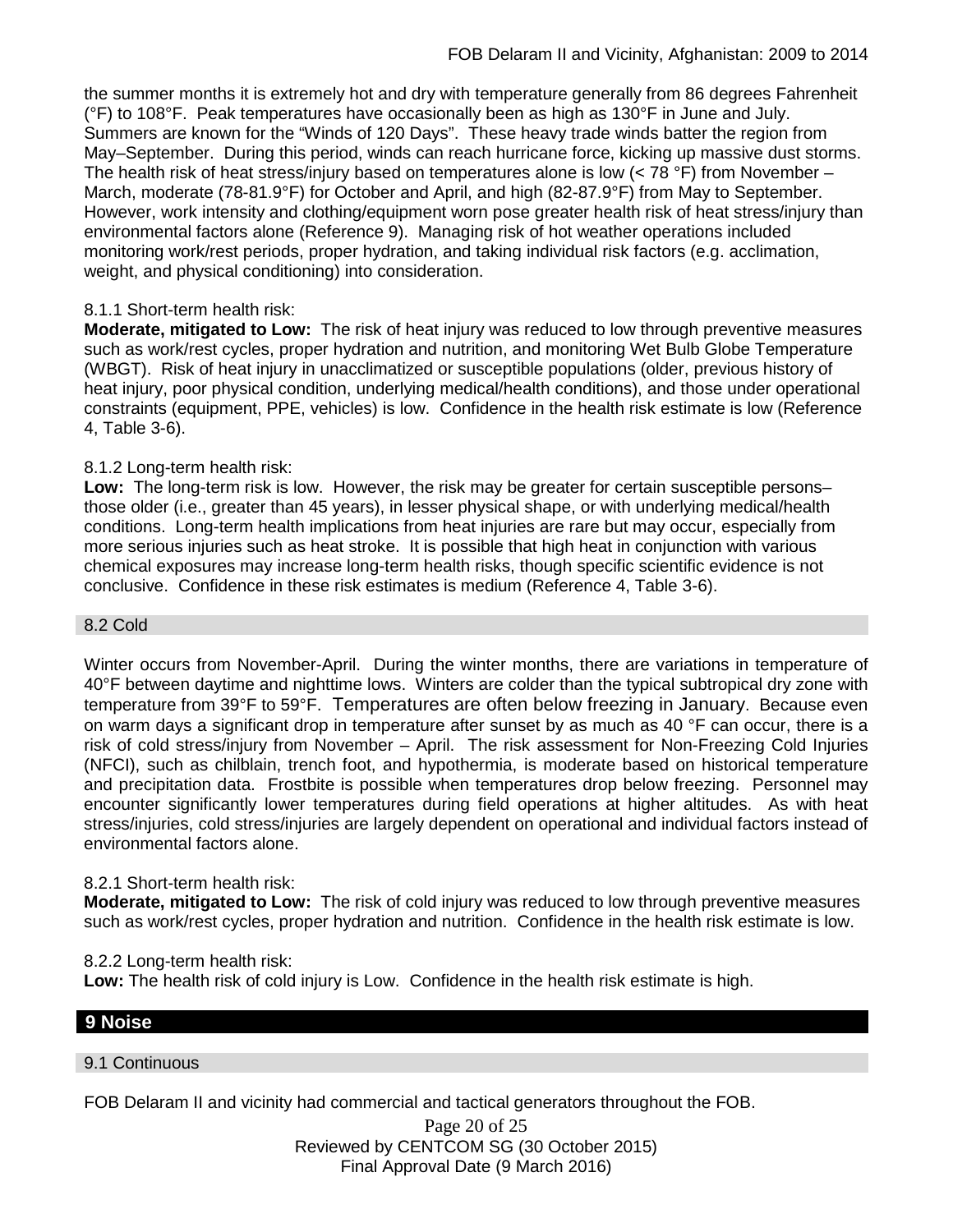Short-term and long-term risks: **Low**. The unmitigated health risk was high for individuals working near major noise sources without proper hearing protection. Risk was reduced to low through use of proper hearing protection. Confidence in risk estimate was medium.

#### 9.2 Impulse

No specific hazard sources were documented in the DOEHRS or MESL from the 1 October 2009 to 31 May 2014 timeframe.

### **10 Unique Incidents/Concerns**

### 10.1 Potential environmental contamination sources

DoD personnel are exposed to various chemical, physical, ergonomic, and biological hazards in the course of performing their mission. These types of hazards depend on the mission of the unit and the operations and tasks which the personnel are required to perform to complete their mission. The health risk associated with these hazards depends on a number of elements including what materials are used, how long the exposure last, what is done to the material, the environment where the task or operation is performed, and what controls are used. The hazards can include exposures to heavy metal particulates (e.g., lead, cadmium, manganese, chromium, and iron oxide), solvents, fuels, oils, and gases (e.g., carbon monoxide, carbon dioxide, oxides of nitrogen, and oxides of sulfur). Most of these exposures occur when performing maintenance task such as painting, grinding, welding, engine repair, or movement through contaminated areas. Exposures to these occupational hazards can occur through inhalation (air), skin contact, or ingestion; however exposures through air are generally associated with the highest health risk.

### 10.2 Waste Sites/Waste Disposal

Burn pits were in operation at PB Deh Mezong, Delaram AUP, Delaram District Center, FOB Delaram II, and PB KDLE. There was no burn pit in operation at Delaram VSSP and Delaram II AP and there is no information concerning burn pits for ANP Station. The Afghan National Army operated the same burn pit previously run by U.S. Forces on FOB Delaram II. This site was next to Delaram II AP. The ANA burn pit reportably operated daily and there was no regulation of the materials burned. Identified materials included metals, wood, aerosol cans, foams, plastics, uniform items, HAZMAT, food, construction debris, and metal Hesco wires. Medical and hazardous wastes from U.S. basecamps were reportedly shipped to Camp Leatherneck for disposal. FOB Delaram II had a grey water pond located outside the perimeter. The other installations in this study had contracts for hauling gray and black water off-site. Wag bags were reportedly used at Delaram District Center for collecting human fecal waste.

### 10.3 Fuel/petroleum products/industrial chemical spills

The DOEHRS and MESL databases were searched for any information on this topic. Reports identified fuel spills throughout the basecamps. However, information was not available on whether the spills were remediated.

### 10.4 Pesticides/Pest Control:

The health risk of exposure to pesticide residues is considered within the framework of typical residential exposure scenarios, based on the types of equipment, techniques, and pesticide products that have been employed, such as enclosed bait stations for rodenticides, various handheld equipment

> Page 21 of 25 Reviewed by CENTCOM SG (30 October 2015) Final Approval Date (9 March 2016)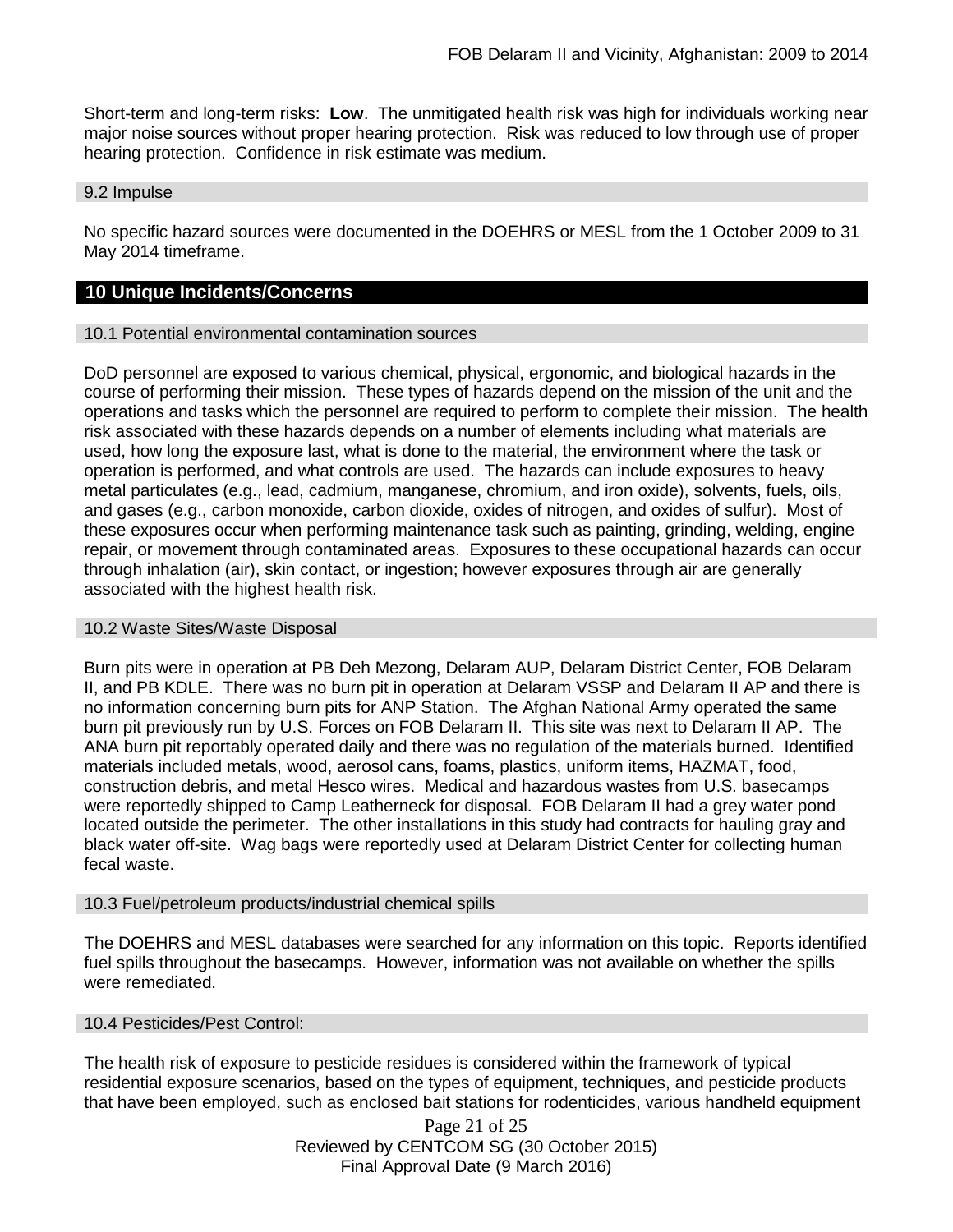for spot treatments of insecticides and herbicides, and a number of ready-to-use (RTU) methods such as aerosol cans and baits. The control of rodents required the majority of pest management inputs, with the acutely toxic rodenticides staged as solid formulation lethal baits placed in tamper-resistant bait stations indoors and outdoors throughout cantonment areas. Nuisance insects, including biting and stinging insects such as bees, wasps, and ants, also required significant pest management inputs. Use of pesticides targeting against these pests generally involved selection of compounds with low mammalian toxicity and short-term residual using pinpoint rather than broadcast application techniques. There are a pesticide application reports in the MESL data portal for Delaram District Center (aka Delaram) for time period between October 2009 and December 2010 and for FOB Delaram II between the time period of April 2010 and April 2012. For each pesticide product applied during this period, the EPA approved label has been archived, providing a framework how each pesticide handled and applied (see below). The other installations were not provided contract pest control support.

### 10.4.1 Rodenticides

Rodenticides used to control rodents at Delaram District Center and FOB Delaram II were bromadiolone and brodifacoum. Rodenticide usage information for the other basecamps was not available.

### 10.4.2 Insecticides

Insecticides used to control ants, bed bugs, flies, mosquitoes, and spiders include: ß-cyfluthrin, *Bacillus thuringiensis* subspecies *israelensis*, pyrethrins, piperonyl butoxide, imidacloprid, Z-9 tricosene, and hydramethylnon. Insecticide usage information for the other basecamps was not available.

Insecticides used to control flies at Delaram District Center and FOB Delaram II include: imidacloprid, methomyl, polybutylenes, polyisobutylenes, and Z-9 tricosene.

### 10.4.3 Short-term and long-term health risks:

No specific hazard sources were documented in the DOEHRS or MESL from the 1 October 2009 to 31 May 2014 timeframe.

### 10.5 Asbestos

No specific hazard sources were documented in the DOEHRS or MESL from the 1 October 2009 to 31 May 2014 timeframe.

### 10.6 Lead Based Paint

No specific hazard sources were documented in the DOEHRS or MESL from the 1 October 2009 to 31 May 2014 timeframe.

### 10.7 Burn Pit

There were burn pits at PB Deh Mezong, Delaram AUP, Delaram District Center, FOB Delaram II, and PB KDLE. Information related to burn pits was not available for ANP Station. The Afghan National Army operated the same burn pit previously run by U. S. forces on FOB Delaram II. The site was next to Delaram II AP. The ANA burn pit reportedly operated daily and there was no regulation of the materials burned. Identified materials included metals, wood, aerosol cans, foams, plastics, uniform items, HAZMAT, food, construction debris, and metal Hesco wires. Prevailing winds blew the smoke from the ANA camp over Delaram II AP frequently. There were no burn pits operating at Delaram VSSP or Delaram II AP. Air samples were not collected near the burn pits. Short- and long-term health risks could not be assessed.

> Page 22 of 25 Reviewed by CENTCOM SG (30 October 2015) Final Approval Date (9 March 2016)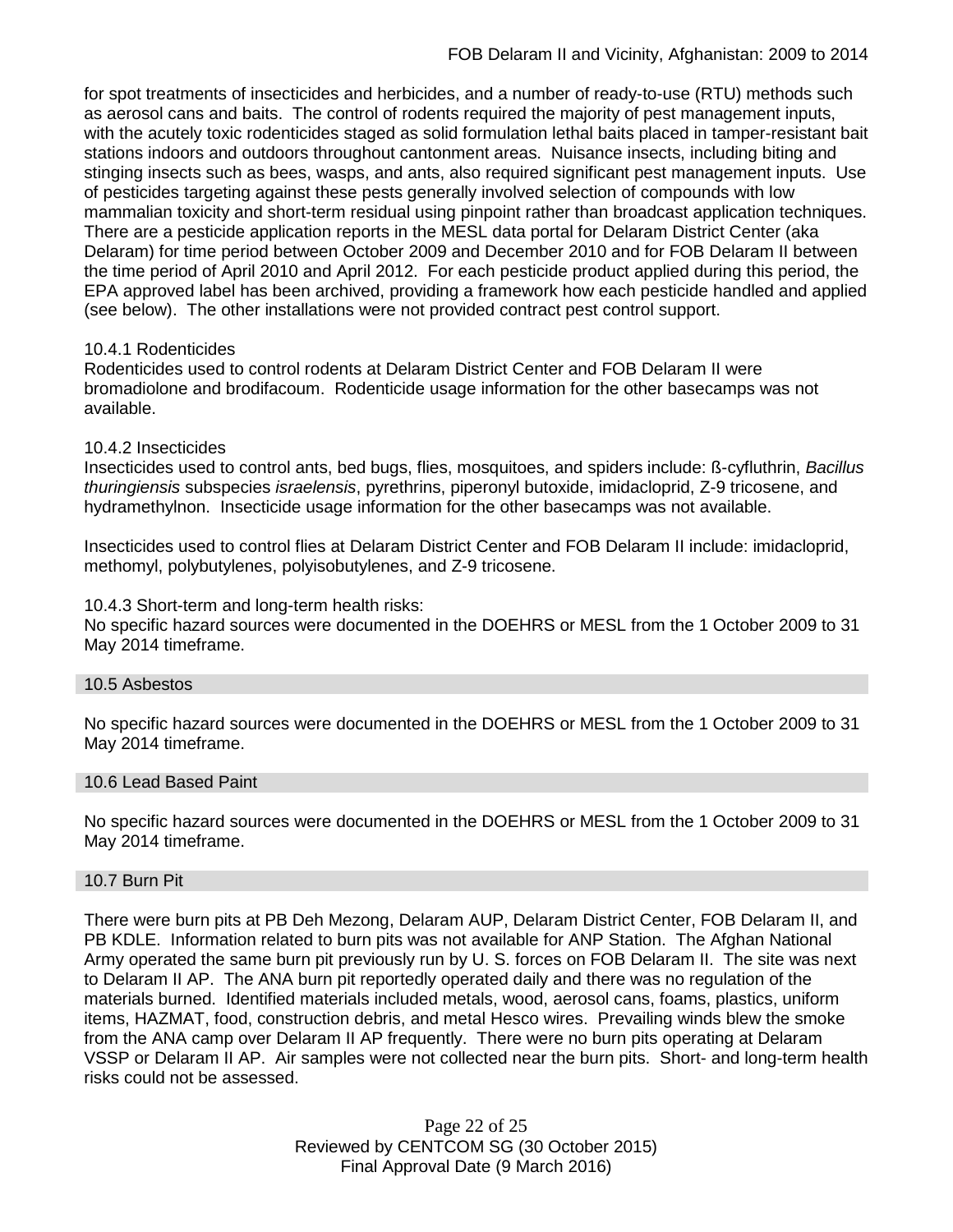While not specific to FOB Delaram II and vicinity, the consolidated epidemiological and environmental sampling and studies on burn pits that have been conducted as of the date of this publication have been unable to determine whether an association does or does not exist between exposures to emissions from the burn pits and long-term health effects (Reference 10). The Institute of Medicine committee's (Reference 10) review of the literature and the data suggests that service in Iraq or Afghanistan (i.e., a broader consideration of air pollution than exposure only to burn pit emissions) may be associated with long-term health effects, particularly in susceptible (e.g., those who have asthma) or highly exposed subpopulations, such as those who worked at the burn pit. Such health effects would be due mainly to high ambient concentrations of PM from both natural and anthropogenic sources, including military sources. If that broader exposure to air pollution turns out to be relevant, potentially related health effects of concern are respiratory and cardiovascular effects and cancer. Susceptibility to the PM health effects could be exacerbated by other exposures, such as stress, smoking, local climatic conditions, and co-exposures to other chemicals that affect the same biologic or chemical processes. Individually, the chemicals measured at burn pit sites in the study were generally below concentrations of health concern for general populations in the U.S. However, the possibility of exposure to mixtures of the chemicals raises the potential for health outcomes associated with cumulative exposure to combinations of the constituents of burn pit emissions and emissions from other sources.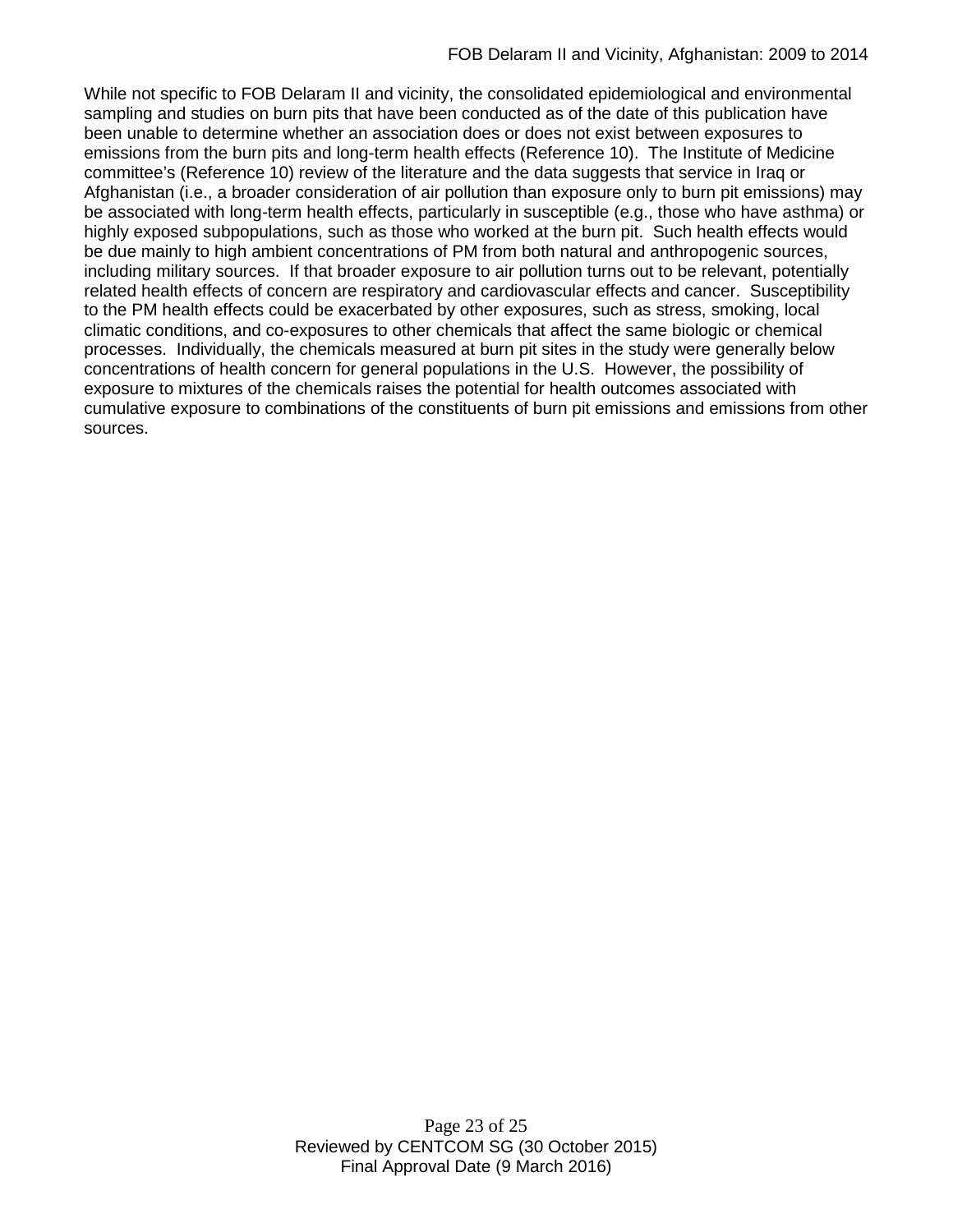# **11 References[1](#page-23-0)**

 $\overline{a}$ 

- 1. Defense Occupational and Environmental Health Readiness System (referred to as the DOEHRS-EH database) at https://doehrs-ih.csd.disa.mil/Doehrs/. Department of Defense (DoD) Instruction 6490.03, *Deployment Health*, 2006.
- 2. DoDI 6055.05, Occupational and Environmental Health, 2008.
- 3. Joint Staff Memorandum (MCM) 0028-07, Procedures for Deployment Health Surveillance, 2007.
- 4. USAPHC TG230, June 2013 Revision, Final Environmental Health Risk Assessment and Chemical Exposure Guidelines for Deployed Military Personnel TG230.
- 5. DoD MESL Data Portal: https://mesl.apgea.army.mil/mesl/.Some of the data and reports used may be classified or otherwise have some restricted distribution.
- 6. Modification 12 to United States Central Command Individual Protection and Individual Unit Deployment Policy, 2 December 2013.
- 7. CDC. 2012. Morbidity and Mortality Weekly Report. Imported Human Rabies in a U.S. Army Soldier. May 4, 2012. 61(17); 302-305.
- 8. Clinical Toxinology Resources: [http://www.toxinology.com/.](http://www.toxinology.com/) University of Adelaide, Australia.
- 9. Goldman RF. 2001. Introduction to heat-related problems in military operations. *In*: Textbook of military medicine: medical aspects of harsh environments Vol. 1, Pandolf KB, and Burr RE (Eds.), Office of the Surgeon General, Department of the Army, Washington DC.
- 10. IOM (Institute of Medicine). 2011*.* Long-term health consequences of exposure to burn pits in Iraq and Afghanistan*.* Washington, DC: The National Academies Press.

<span id="page-23-0"></span> $1$  NOTE. The data are currently assessed using the 2013 TG230. The general method involves an initial review of the data which eliminates all chemical substances not detected above 1-yr negligible MEGs. Those substances screened out are not considered acute or chronic health hazards so are not assessed further. For remaining substances, acute and chronic health effects are evaluated separately for air water (soil is only evaluated for long term risk). This is performed by deriving separate short-term and long term population exposure level and estimates (referred to as population exposure point concentrations (PEPC)) that are compared to MEGs derived for similar exposure durations. If less than or equal to negligible MEG the risk is Low. If levels are higher than negligible then there is a chemical-specific toxicity and exposure evaluation by appropriate SMEs, which includes comparison to any available marginal, critical or catastrophic MEGs. For drinking water 15 L/day MEGs are used for the screening while site specific 5-15 L/day are used for more detailed assessment. For nondrinking water (such as that used for personal hygiene or cooking) the 'consumption rate' is limited to 2 L/day (similar to the EPA) which is derived by multiplying the 5 L/day MEG by a factor of 2.5. This value is used to conservatively assess non drinking uses of water.